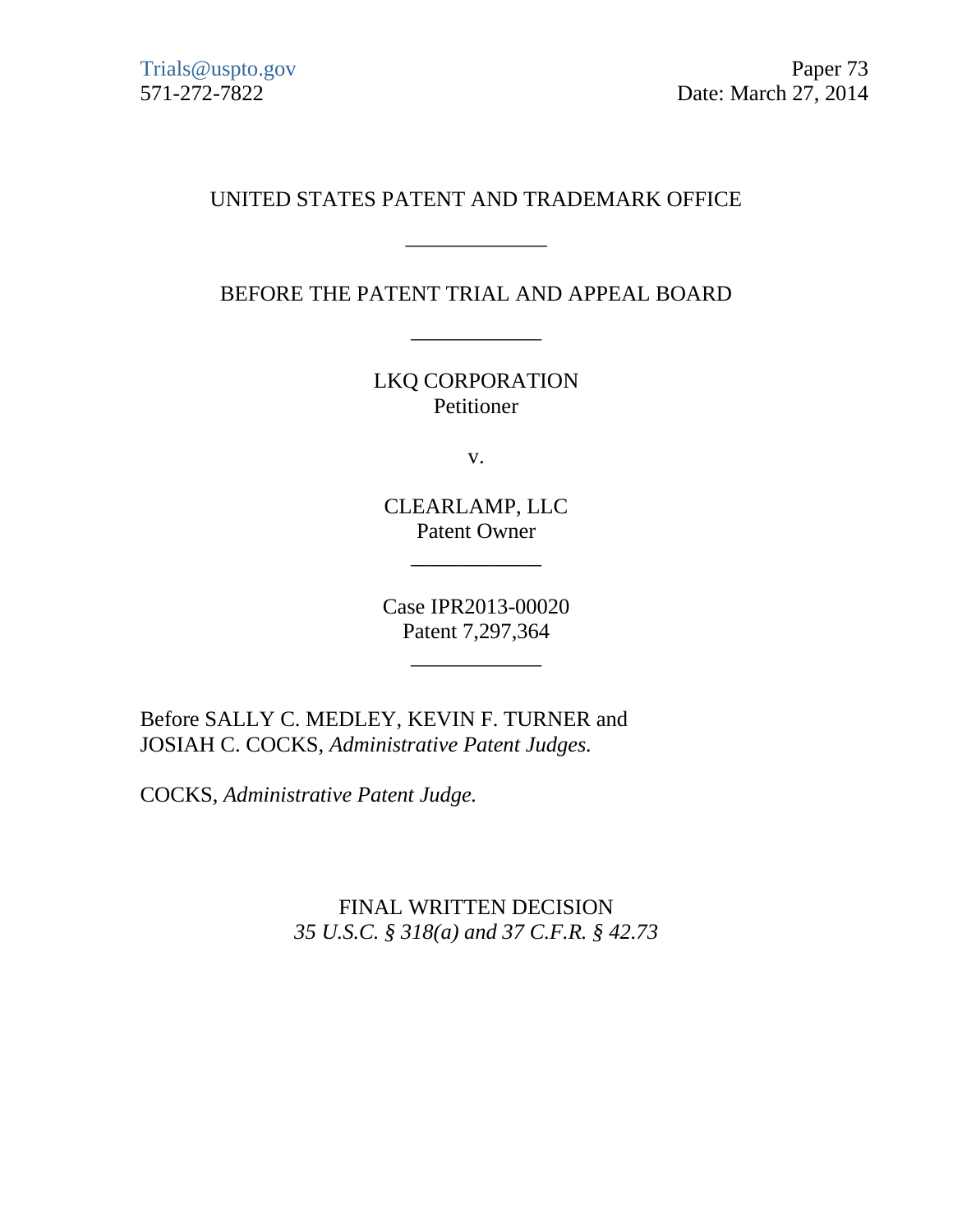### I. INTRODUCTION

#### *A. Summary*

LKQ Corporation ("LKQ") filed a petition on October 17, 2012 (Paper 1, "Pet.") requesting *inter partes* review of claims 1-24 of U.S. Patent No. 7,297,364 ("the "364 patent") (Ex. 1001) pursuant to 35 U.S.C. §§ 311- 319. On March 29, 2013, the Board instituted a trial for each of claims 1-24 on two grounds of unpatentability.<sup>1</sup>

After institution of trial, the Patent Owner, Clearlamp, LLC ("Clearlamp") filed a Patent Owner Response ("PO Resp.") to the petition. Papers 33,  $35^2$ . LKQ filed a Reply to Clearlamp's Response on September 30, 2013 ("Pet. Reply"). Paper 50. Clearlamp also filed a Motion to Amend (Paper 38), a "Motion for Entry of Protective Order and to Seal Under 37 C.F.R. 42.54" (Paper 34), and a "Motion for Entry to Seal Under 37 C.F.R. 42.54" (Paper 41). LKQ has filed a Motion to Exclude Evidence (Paper 58).

Oral hearing was conducted on January 2, 2014.<sup>3</sup>

The Board has jurisdiction under 35 U.S.C. § 6(c). Pursuant to 35 U.S.C. § 318(a), this decision is "a final written decision with respect to the patentability of any patent claim challenged by the petitioner."

LKQ has shown by a preponderance of the evidence that claims 1-10, 13, and 14 are unpatentable. LKQ has not shown that claims 11, 12, and 15- 24 are unpatentable.

l

<sup>&</sup>lt;sup>1</sup> See Paper 18 ("Institution Decision" or "Inst. Dec.").

 $2^2$  Paper 33 is a version of Clearlamp's Response filed with portions redacted. Paper 35 is an unredacted version of the Response filed under seal.

 $3$  A transcript of the oral hearing has been entered into the record as Paper 72 ("Hr"g Tr.").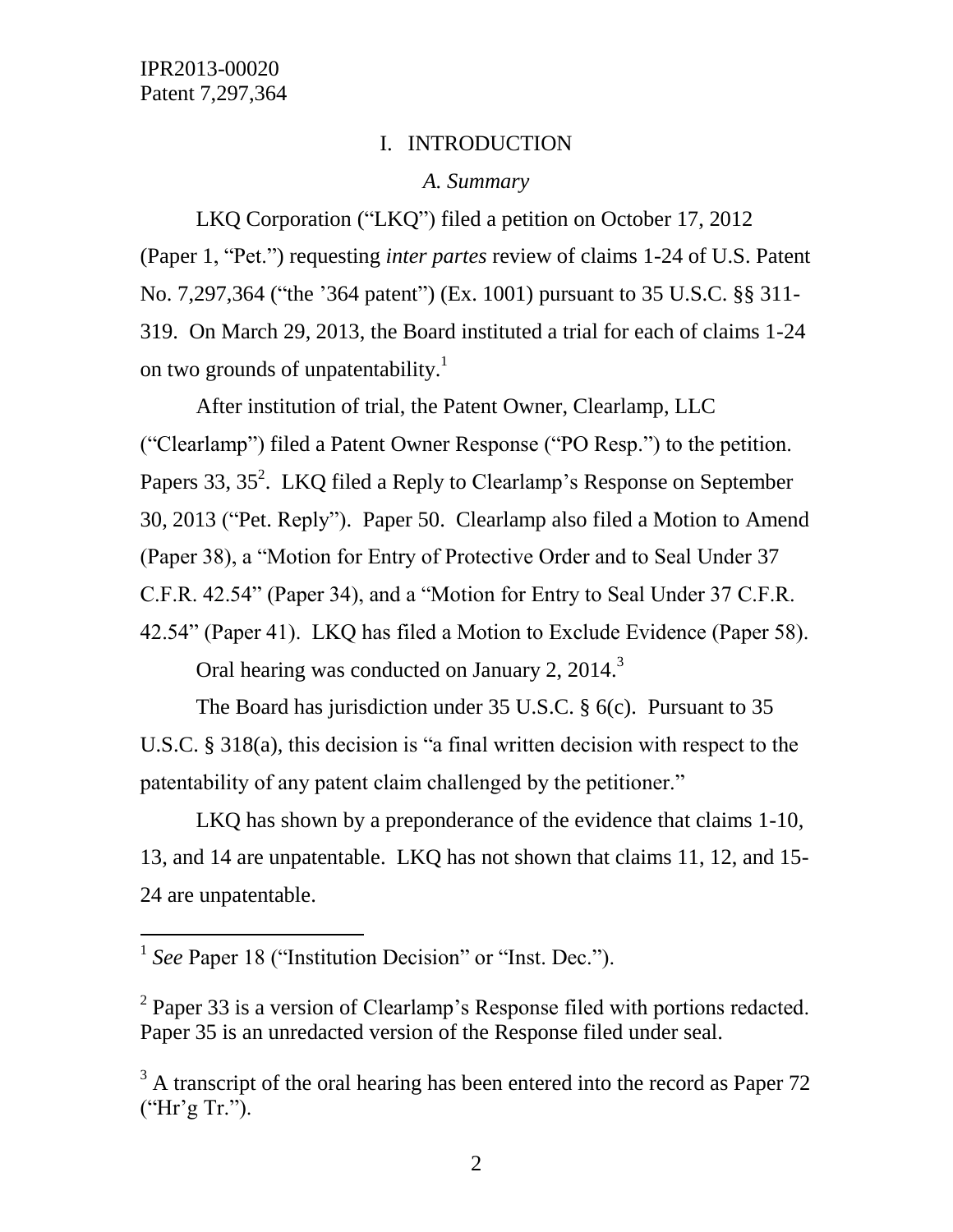Clearlamp"s Motion to Amend is *denied*.

LKQ"s Motion to Exclude Evidence is *dismissed*.

Clearlamp"s "Motion for Entry of Protective Order and to Seal Under 37 C.F.R. 42.54" (Paper 34) is *granted*.

Clearlamp"s "Motion for Entry to Seal Under 37 C.F.R. 42.54" (Paper 41) is *granted*.

### *B. The '364 Patent*

The "364 patent relates to the refurbishing of lamp surfaces of a vehicle so as to remove surface wear and scratches. Ex. 1001, col. 1, ll. 8- 12. The "364 patent includes twenty-four claims. Claims 1 and 13 are independent claims and are reproduced below:

1. A method for refurbishing a lamp surface of a lamp having surface damage, the method comprising the steps of:

removing the lamp from a motor vehicle;

removing an original clear coat finish from the lamp surface of the lamp;

evening the lamp surface;

grinding swirls and scratches out of the lamp surface;

buffing the lamp surface;

cleaning the lamp surface;

spraying a replacement clear coating material over the lamp surface; and

curing the replacement clear coat material.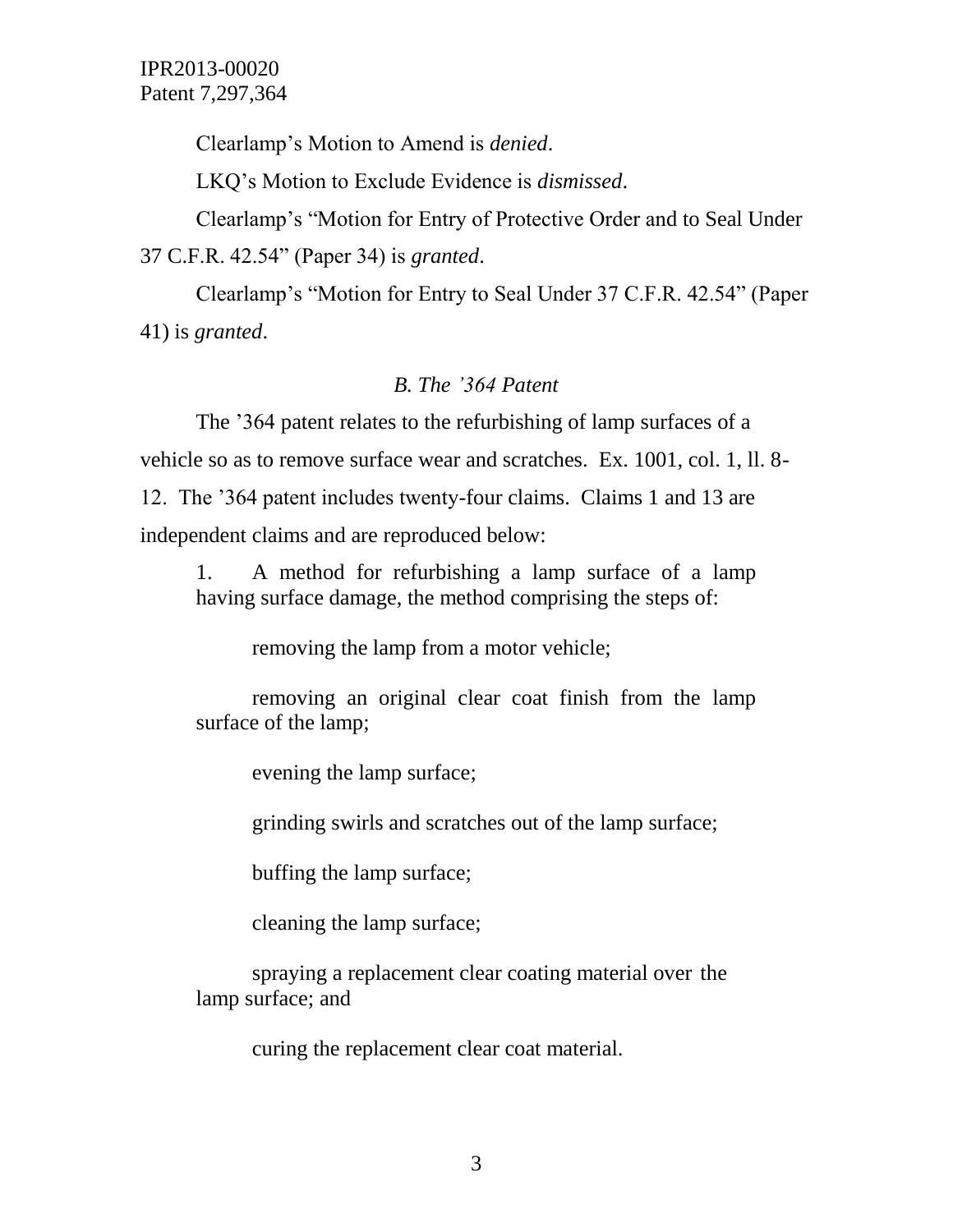13. A method for refurbishing a lamp surface of a lamp having surface damage, the method comprising the steps of:

removing the lamp from a motor vehicle;

removing an original clear coat finish from the lamp surface of the lamp;

evening the lamp surface;

grinding swirls and scratches out of the lamp surface;

buffing the lamp surface;

cleaning the lamp surface;

statically neutralizing debris on the lamp surface to facilitate the removal of all of the debris on the lamp surface;

spraying a replacement clear coating material over the lamp surface; and

curing the replacement clear coat material.

*Id*. at col. 4, ll. 33-45; col. 5, ll. 19-32.

### *C. Prior Art*

The following items of prior art are involved in this *inter partes* review:

| US 2005/0208210 A1("Kuta") September 22, 2005 |                        | Ex. 1002 |
|-----------------------------------------------|------------------------|----------|
| US 6,106,648 ("Butt")                         | <b>August 22, 2000</b> | Ex. 1003 |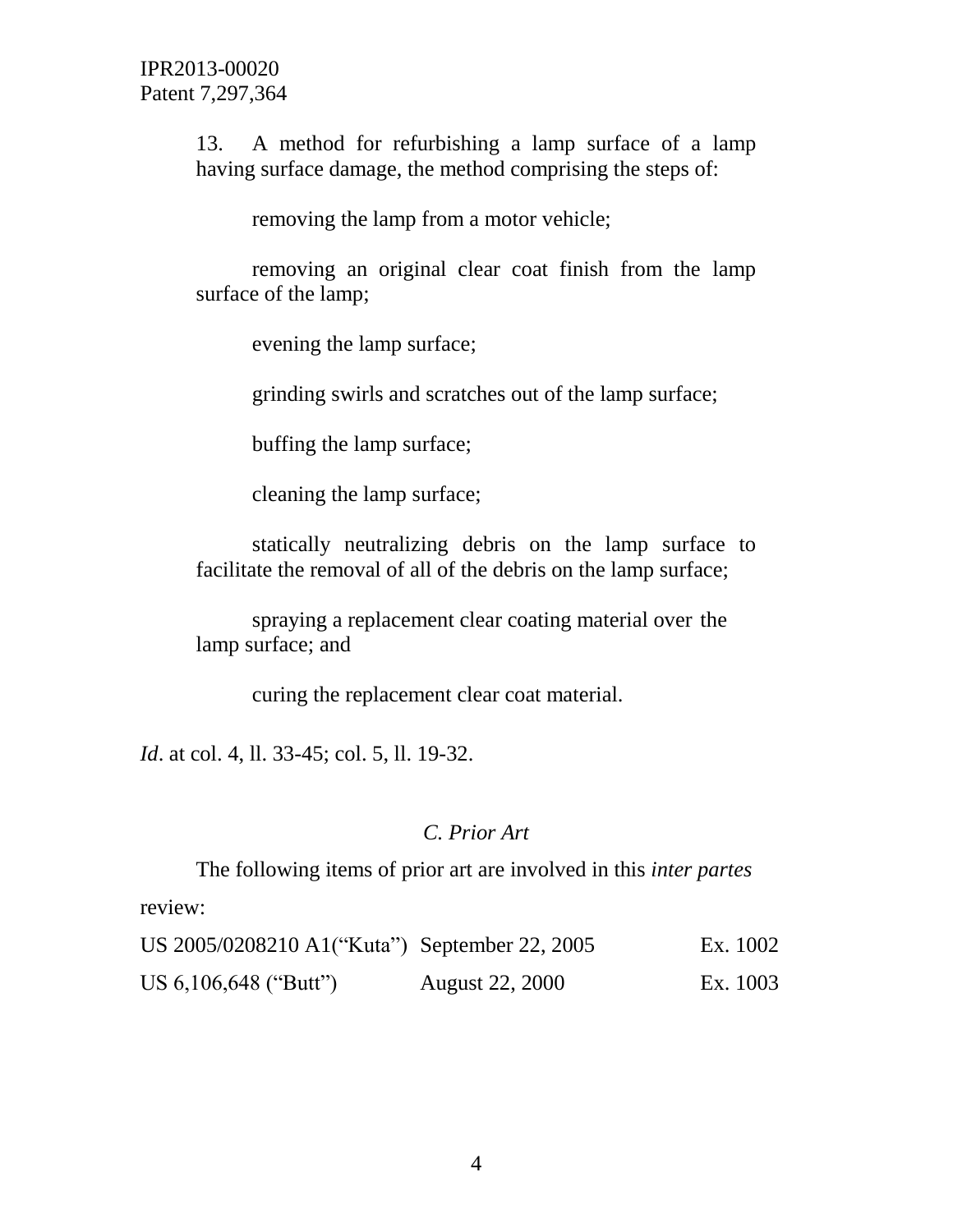$\overline{a}$ 

Forum posts from Eastwood ShopTalk website<sup>4</sup> ("Eastwood") Ex. 1004

#### *D. The Asserted Grounds of Unpatentability*

The Board instituted trial on the following grounds of unpatentability:

Claims 1-24 are unpatentable under 35 U.S.C. § 103(a) as obvious over Kuta and Butt.

Claims 1-24 are unpatentable under 35 U.S.C. § 103(a) as obvious over Kuta and Eastwood.

#### II. ANALYSIS

#### *A. Claim Construction*

The Board construes a claim of an unexpired patent in an *inter partes* review using the "broadest reasonable construction in light of the specification of the patent in which it appears." 37 C.F.R. § 42.100(b); *see* Office Patent Trial Practice Guide, 77 Fed. Reg. 48,756, 48,766 (Aug. 14, 2012). Claim terms usually are given their ordinary and customary meaning as would be understood by one of ordinary skill in the art in the context of the underlying patent disclosure. *In re Translogic Tech., Inc.*, 504 F.3d 1249, 1257 (Fed. Cir. 2007). Indeed, the ordinary and customary meaning usually applies unless an inventor has acted as his or her own lexicographer and has set forth a special meaning for a claim term. *Multiform Desiccants, Inc. v. Medzam, Ltd.*, 133 F.3d 1473, 1477 (Fed. Cir. 1998).

Neither LKQ nor Clearlamp contends that the inventors of the "364 patent have acted as their own lexicographer and given any claim term a special meaning. Accordingly, we give all terms of the claims their ordinary

<sup>&</sup>lt;sup>4</sup> http://forum.eastwood.com/showthread.php?118-Plastic-headlight-resealing&s=d3d5c104c4068d77bcc48e2e5ad4922.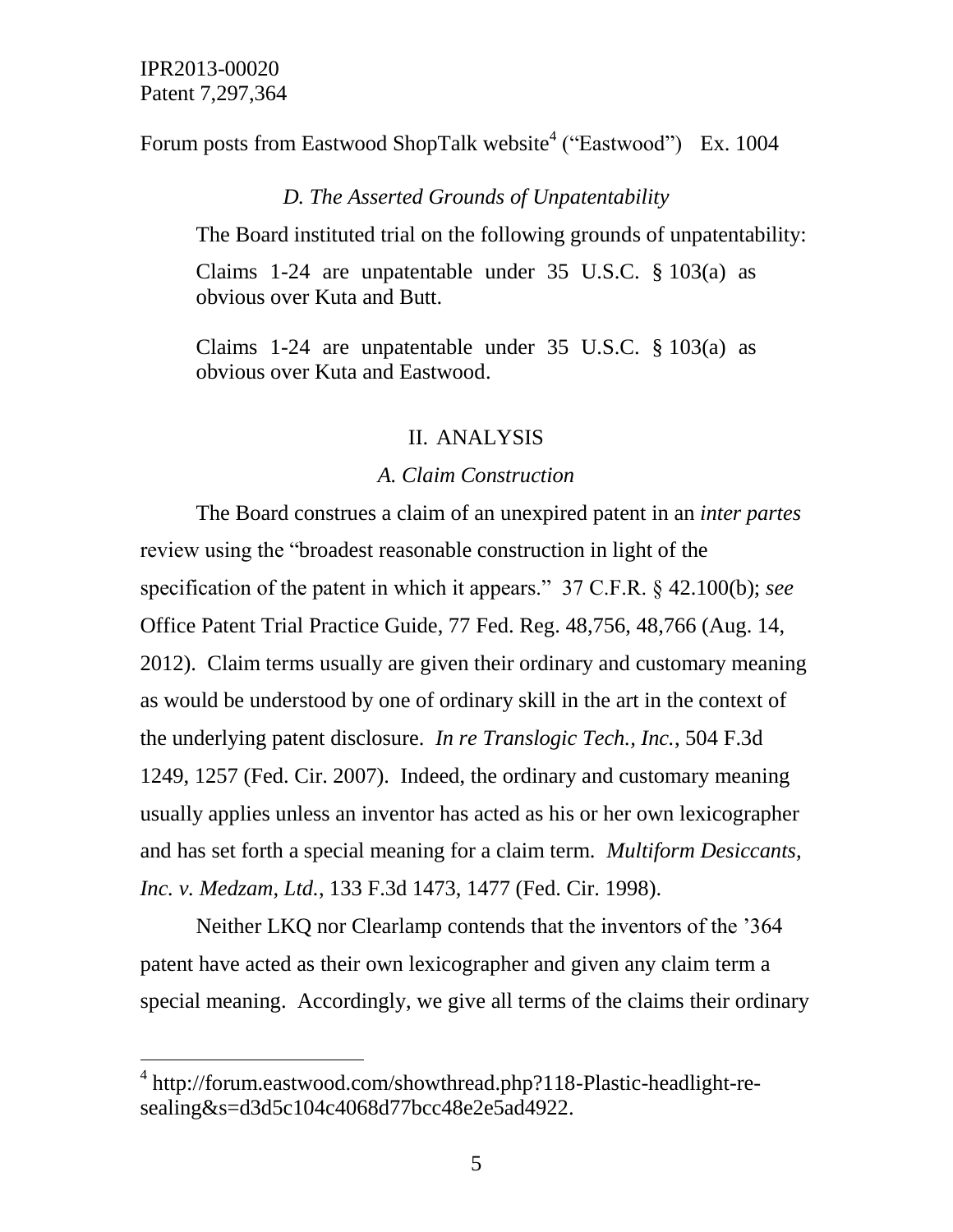and customary meaning as would be understood by a person of ordinary skill in the art. We observe there is dispute between the parties as to the ordinary meaning of certain claim terms. We make explicit the meaning of the disputed terms.

# *1. "removing an original clear coat finish from the lamp surface of the lamp"*

The parties disagree as to what extent the original clear coat finish must be removed in connection with the above-noted "removing" step. According to Clearlamp, the "removing" step requires that the clear coat finish be "fully" removed and does not encompass, within its scope, any removal characterized as less than full or complete removal, i.e., only "partially" removing the clear coat finish. PO Resp. 12-13. LKQ challenges Clearlamp"s position that the ordinary meaning of the step of "removing" the clear coat finish must be construed narrowly as "fully" removing. Pet. Reply 2.

In advocating for its proposed claim construction, Clearlamp relies on portions of the specification of the "364 patent as well as the declaration testimony of Mr. Katsamberis (Exhibit 2007). PO Resp. 13-14. The referenced portions of the "364 patent describe an embodiment of the disclosed invention in which during the refurbishing process a clear coat finish "is fully removed from the lamp surface." Ex. 1001, col. 3, ll. 10-15. The portions also describe the resulting optical characteristics of the refurbished lamp "are very similar to those of the original equipment lamp assembly." *Id*. at col. 4, ll. 21-23. Mr. Katsamberis also bases his opinion, that the claims require "fully" removing the clear coat finish, on the same portions of the "364 patent. Ex. 2007 ¶ 27.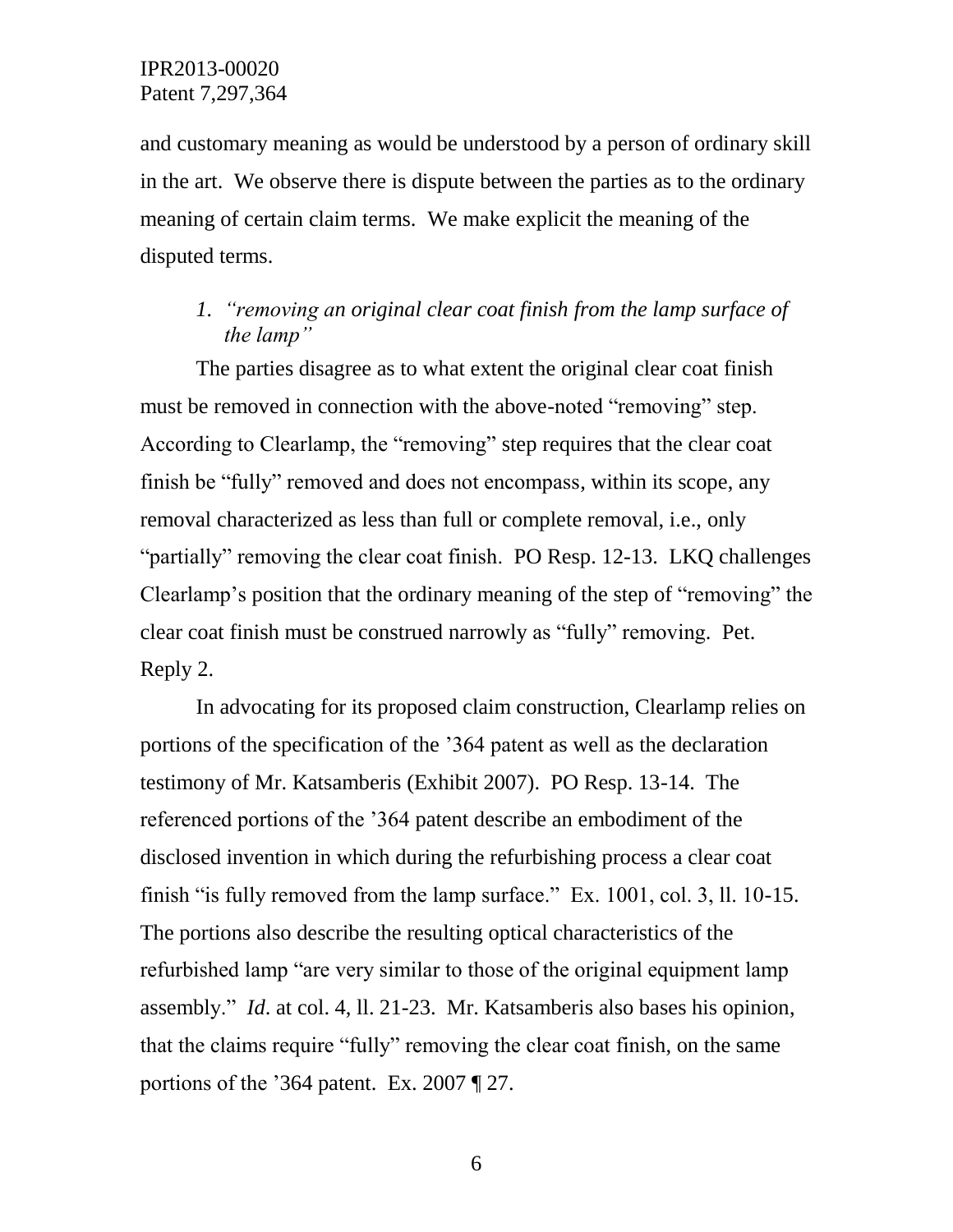We are not persuaded that the claim interpretation proffered by Clearlamp presents the broadest reasonable interpretation of the pertinent phrase that would be understood by a skilled artisan in light of the specification. Notably absent from the claims themselves is the use of the qualifier "fully" in connection with the noted "removing" step. Indeed, the portions of the specification on which Clearlamp relies in advocating for its desired claim construction do not define the term "removing" as meaning only "fully removing" to the exclusion of an act of removing that is something less than "fully." To that end, the referenced portion of the "364 patent reads:

When grinding the original clear coat finish 12 a halo effect will be created differentiated between the different thicknesses of the original clear coat finish 12 as it is being ground off of the lamp surface 10. Thus, it can be confirmed that the original coat finish 12 is fully removed from the lamp surface 10 when the halo effect approaches the edges of the lamp surface 10.

Ex. 1001, col. 3, ll. 6-11

Thus, the "364 patent conveys reasonably that removing the clear coat finish occurs to some degree less than "fully" until a "halo effect approaches the edges of" a lamp surface, at which point the removal is at the level of "full[]" removal. That does not establish a meaning of the term "removing" as narrowly meaning only "fully removing." Moreover, that the clear coat finish is considered "fully removed" when the halo effect only "approaches" the edges of the lamp surface itself suggests that full removal of the clear coat finish is accomplished even if some residual remains at the outermost portions of the edges.

On this record, we are not persuaded that the broadest reasonable construction of "removing the original clear coat finish from the lamp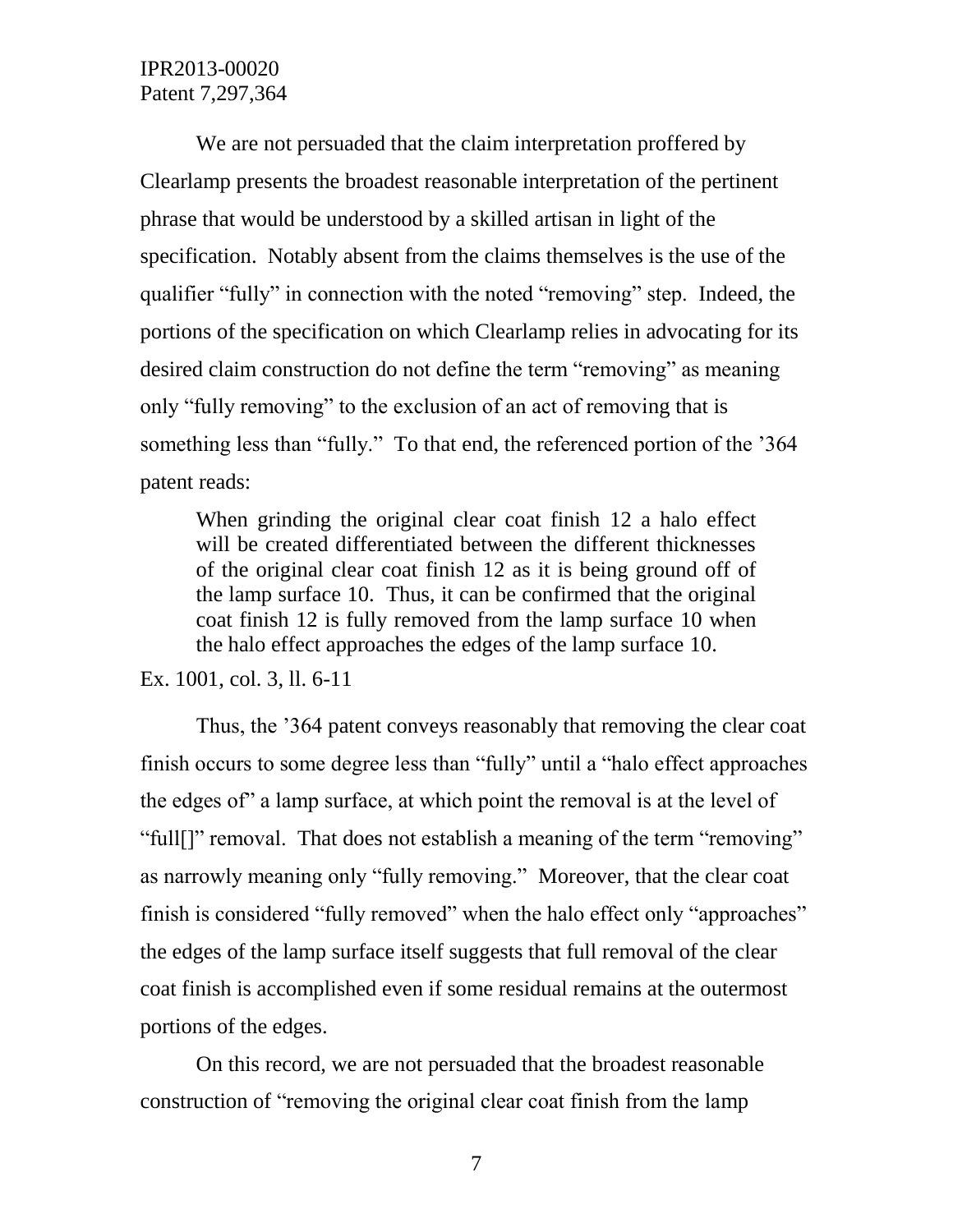$\overline{a}$ 

surface of the lamp" includes only total, or complete, removal of the finish within its scope, to the exclusion of an act of removal that is something less than the entire elimination of the finish. In other words, we conclude that the step of "removing" the clear coat finish encompasses within its scope the removal of less than all portions of the clear coat finish.

# *2. "evening the lamp surface"*

Clearlamp contends that "evening the lamp surface" should be construed as "smoothing out the lamp surface to minimize any troughs created through the removal of damage." PO Resp. 16. LKQ contends that the ordinary meaning of the pertinent phrase is simply "smoothing out the lamp surface" and that the qualifying portion that the smoothing has a particular purpose, i.e., "to minimize any troughs created through the removal of damage," is unduly narrow. Pet. Reply 2 (emphasis omitted). We agree with LKQ.

The ordinary meaning of the verb "even" is "to make even; level; smooth."<sup>5</sup> With that meaning in mind, the claim feature "evening the lamp surface" would be interpreted seemingly as leveling or smoothing the lamp surface. That meaning is consistent with the meaning that is proffered by LKQ. Clearlamp does not explain why such leveling or smoothing should be qualified to be directed to a specific result, i.e., to "minimize any troughs created through the removal of damage."

Accordingly, consistent with the meaning offered by LKQ, we construe "evening the lamp surface" as leveling or smoothing the lamp surface.

 $<sup>5</sup>$  http://dictionary.reference.com/browse/even?s=t (last accessed March 6,</sup> 2014).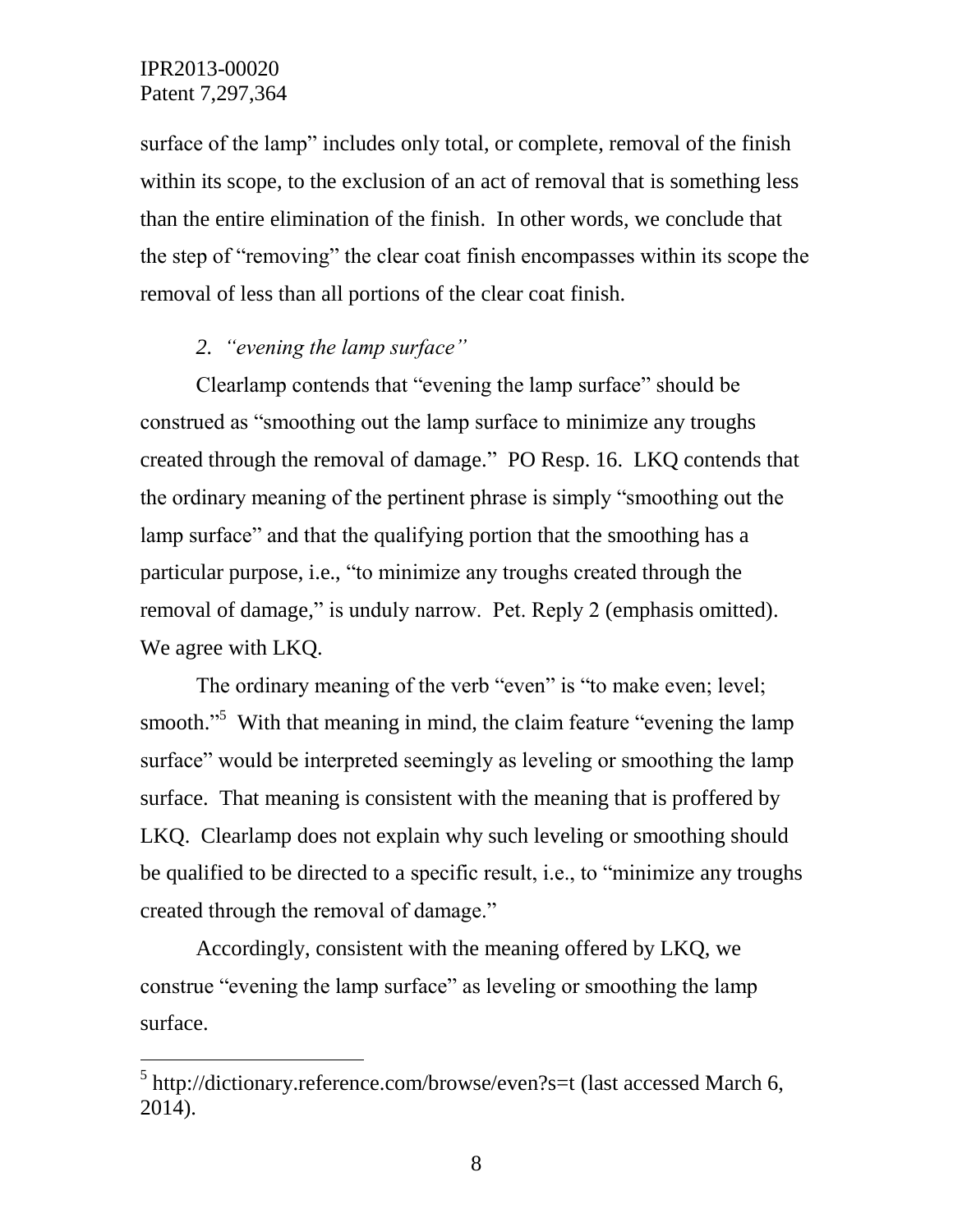*3. "statically neutralizing debris"*

Claim 13 requires the step of "statically neutralizing debris on the lamp surface to facilitate the removal of all the debris on the lamp surface." According to Clearlamp, there is an "implicit<sup>[]"</sup> requirement of claim 13 mandating that the "statically neutralizing debris" step must be performed only after other steps of the claims have been performed, namely those directed to grinding and buffing of the lamp surface. PO Resp. 17-18. In support of its position, Clearlamp urges that such construction is dictated by "logic" and is supported in the Specification of the "364 patent. *Id*. at 18-19 (citing Ex. 1001, col. 3, 1. 64-col. 4, 1. 3). LKQ disagrees with Clearlamp's construction, urging that the claims reasonably encompass the performance of the statically neutralizing step at times other than after all grinding and buffing steps. Pet. Reply 2-3.

We agree with LKQ. "Unless the steps of a method actually recite an order, the steps are not ordinarily construed to require one." *Interactive Gift Express, Inc. v. Compuserve Inc.*, 256 F.3d 1323, 1342 (Fed. Cir. 2001). Here, there is no explicit language in the claims themselves that imposes a temporal restriction on the statically neutralizing step requiring that it be performed at a particular time.

We also are not persuaded by Clearlamp's argument that claim 13 imposes an implicit time for the performance of the step. There simply is not a sufficient basis for concluding that such a step is limited intrinsically to performance at any particular time. That is, the broadest reasonable interpretation of claim 13 conveys that the statically neutralizing step may be performed at any of various times and, at any of those times, the step serves to remove all of the debris that is present on the lamp surface. The portion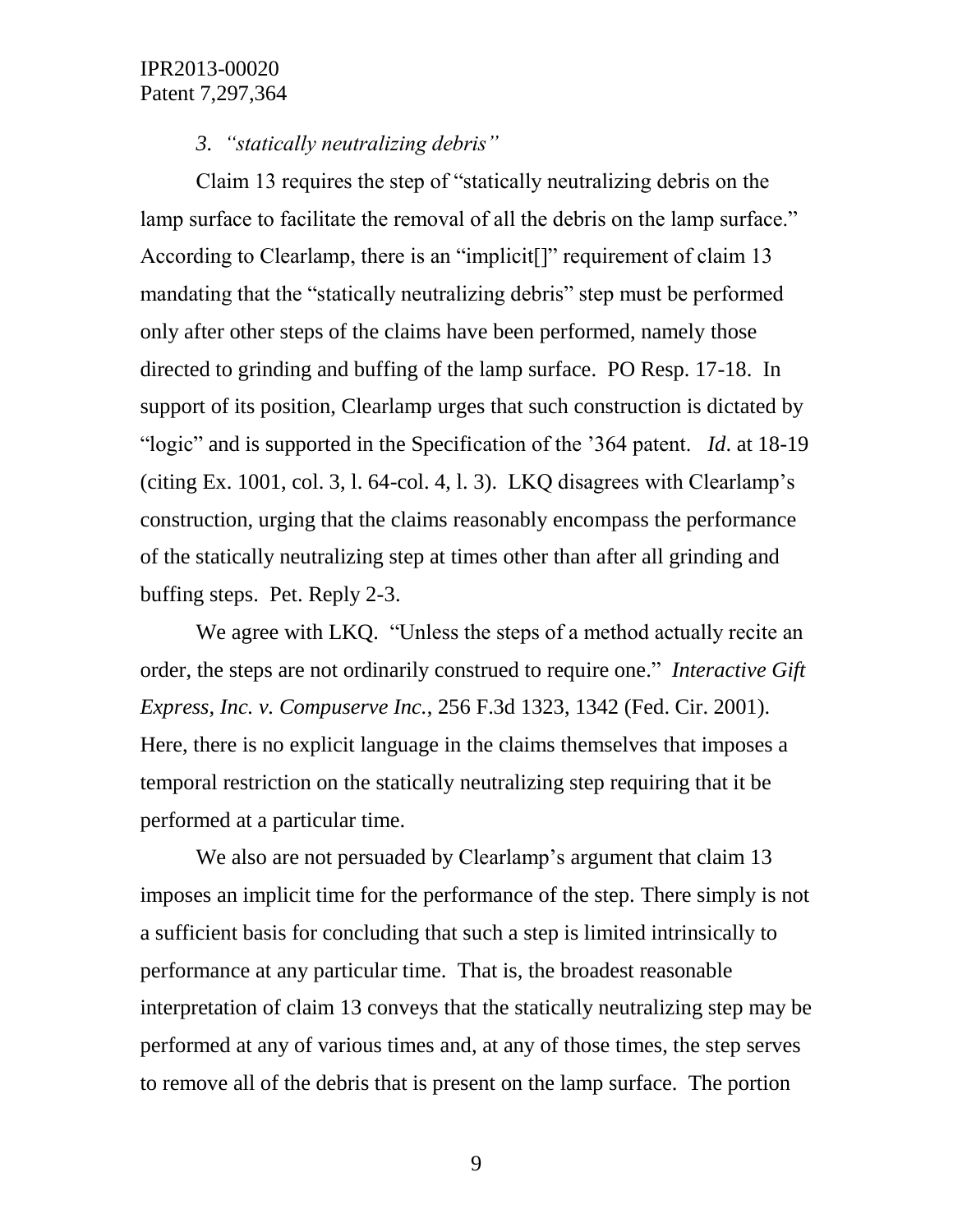of the Specification referenced by Clearlamp is consistent with that understanding. That portion simply conveys that, in one described embodiment, "[b]y neturalizing the lamp surface **10** to all static energy, particulate from the grinding and buffing steps may be more easily removed." Ex. 1001, col. 3, l. 64-col. 4, l. 1. Even if that embodiment describes performance of the statically neutralizing step after all grinding and buffing acts have occurred, that does not preclude the performance of that step at other times in other embodiments.

Accordingly, we are not persuaded that claim 13 requires a singular time for the performance of static neutralization. Instead, as discussed above, the broadest reasonable construction of the step that is consistent with the Specification of the "364 patent includes statically neutralizing at various times during the refurbishing process.

# *B. Petitioner's Evidence of Obviousness over Kuta and either Butt or Eastwood*

### *1. LKQ's Petition*

#### *a. Kuta*

Kuta is titled "Headlight lens resurfacing apparatus and method." Ex. 1002, Title. Kuta's abstract is reproduced below:

Refinishing an exterior automotive lens having a damaged exterior surface in situ using a continuous movement and oscillating motion, with first, a 320 grit sanding disc, next a 600 grit sanding disc and finally a 1500 grit sanding pad while slushing the surface with water to prevent melting of the surface. Buffing the surface with a polishing compound until a high gloss is achieved. Finally, coating the surface with a transparent ultraviolet hardenable coating material, and hardening it by exposure to an ultraviolet light source. The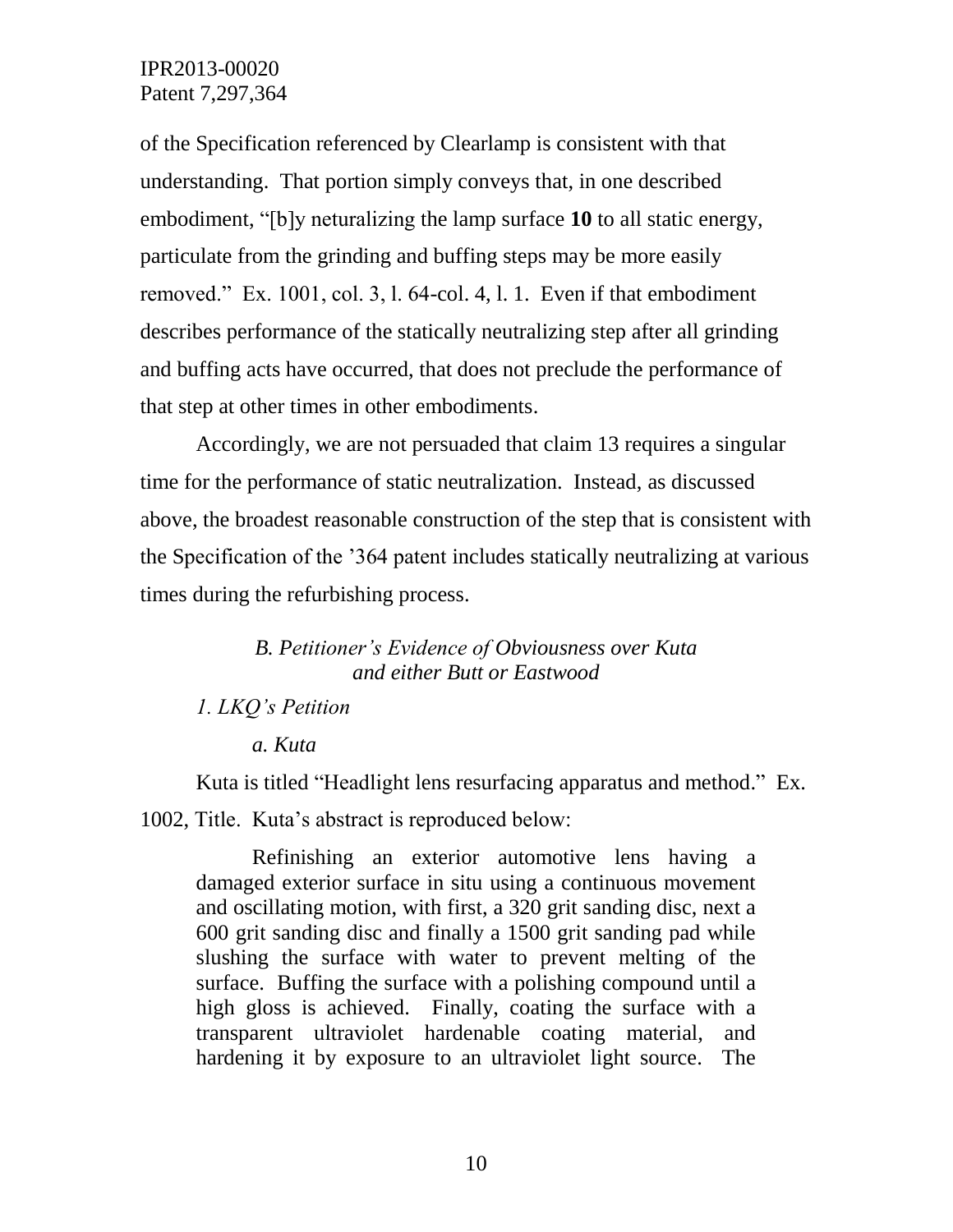method is accomplished using an oscillating tool having a remotely located drive.

Thus, Kuta sets forth that its lens or lamp resurfacing approach is "in situ" and involves multiple sanding steps coupled with "slushing" the surface of a lens with water. Kuta's process also involves steps of polishing and coating the lens surface.

#### *b. Butt*

Butt discloses a method of rebuilding a damaged lens of a vehicle lamp. Ex. 1003, Abstract. Butt describes that a damaged lens may be repaired while remaining on a vehicle. *Id*. at col. 2, ll. 53-57. Butt also describes that if desired, a vehicle lamp, and its associated lens, may be removed from the vehicle as a matter of convenience. *Id*. at col. 2, ll. 57-60. Thus, Butt conveys that the removal and the non-removal of a vehicle lamp are both known options to those of ordinary skill in the art when engaging in the repair or resurfacing of a damaged lens of a vehicle lamp.

#### *c. Eastwood*

Eastwood is a document characterized as a series of Internet forum posts from a website. The content of the posts are directed toward "resealing" and "buffing" the headlight of a vehicle. *E.g*., Ex. 1004, p. 1. In a post dated February 18, 2005, and appearing on page 6 of Eastwood, a forum poster with the moniker "Pontisteve" states the following:

I took the headlights out of my Mustang to do them, because I didn't want to risk any damage to the car. If I were making a business out of this, I would look at doing it the autosol way with a little 4" round pad. It wouldn't get the edges too good, and is hard to get around the alignment dowels with, but you wouldn"t have to pull the lights. I just seriously doubt they would last real long. I"ve done it before with buffers and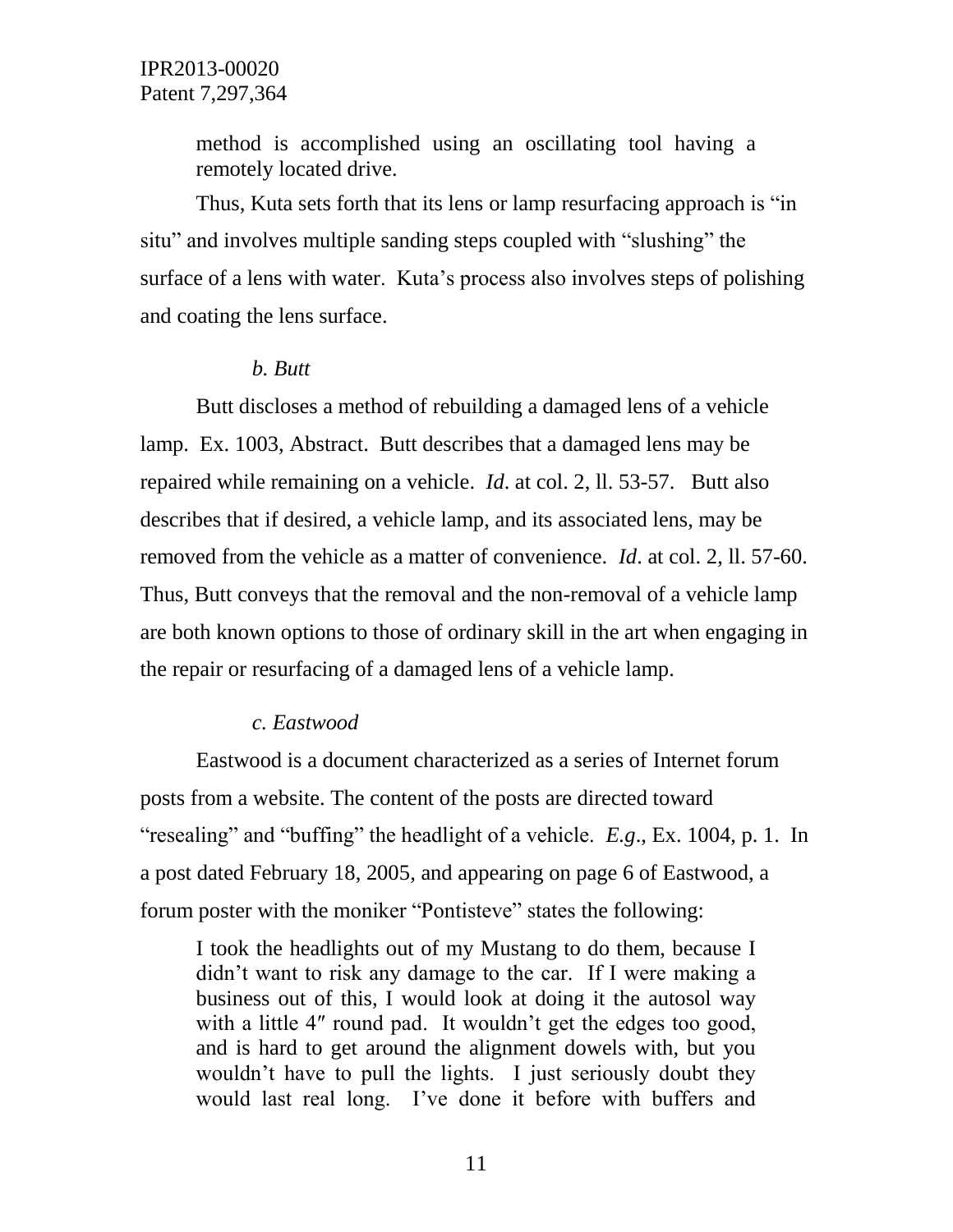rubbing compounds too, just never got em perfect and the longevity wasn't there. With my plastic polish way, I would bet on the results lasting for several years. I know some guys spray clear over the lenses too.

Thus, Eastwood, like Butt, conveys that the options of either removing a vehicle"s headlight or maintaining it on the vehicle when refurbishing the headlight were known to one of ordinary skill in the art.

#### *d. Reasons to Combine the References*

In its Petition, LKQ urges that Kuta discloses all the limitations of claims 1-24 of the "364 patent with the exception of the requirement of "removing the lamp from a motor vehicle." Pet. 16-32. To account for that requirement, LKQ relied on the teachings of either Butt or Eastwood. As discussed above, each of those references establishes that it was known in the art that, in refurbishing the lamp of a vehicle headlight, the lamp may be removed. In light of that knowledge, LKQ contends that claims 1-24 would have been obvious. *Id.* at 8-12.

#### *2. Clearlamp's Arguments*

In its Patent Owner Response, Clearlamp contends that claims 1-24 of the "364 patent are not unpatentable over Kuta and either Butt or Eastwood because Kuta allegedly lacks certain features of those claims. PO Resp. 20- 48.

## *a. "removing the lamp from the motor vehicle"*

Each of claims 1 and 13 requires the step of removing a lamp from a motor vehicle in the course of refurbishing that lamp. In deciding to institute trial based on the disclosure of Kuta, the Board considered arguments offered by Clearlamp in its Preliminary Patent Owner Response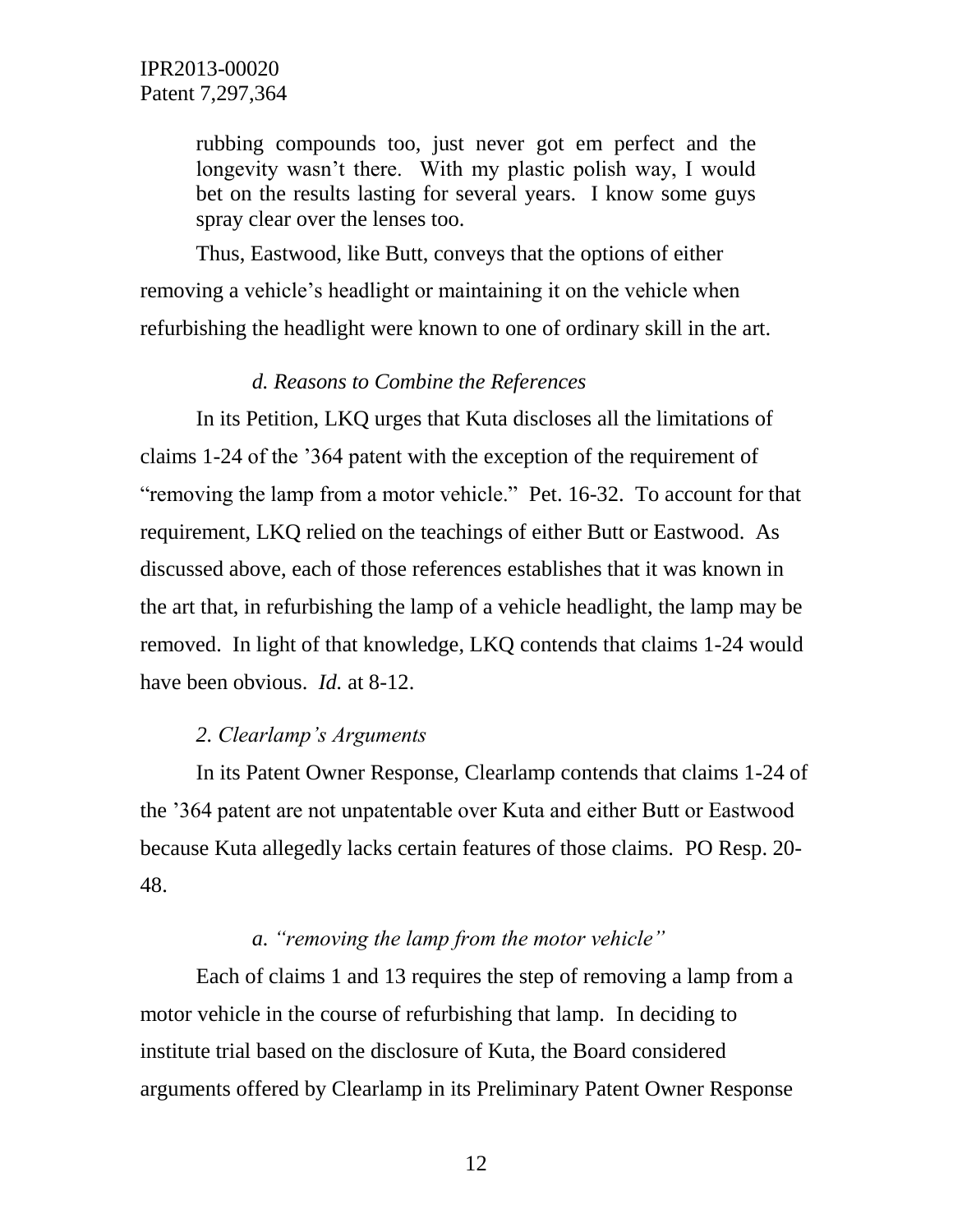that Kuta teaches away from removing a lamp from a motor vehicle, as taught in each of Butt and Eastwood. We, however, were not persuaded that the arguments were correct. Inst. Dec. 8-11. In particular, the Board determined that one with ordinary skill in the art would have recognized reasonably from the teachings of the prior art that, in undertaking a vehicle lamp repair process, there are two known options with respect to the configuration of the lamp during that process, i.e., (1) that it be removed from the vehicle, or (2) that it remain mounted on the vehicle. We also determined that the art conveys that there are recognized tradeoffs attributed to each approach. Those tradeoffs include a cost benefit associated with maintaining the lamp on the vehicle versus a matter of convenience and alleviating potential vehicle damage associated with removing the lamp.

In its Patent Owner Response, Clearlamp again advances an argument that Kuta "teaches away" from combination with either Butt or Eastwood. PO Resp. 29. In making the argument, Clearlamp relies extensively on the declaration testimony of Mr. Bell (Ex. 2004). In particular, Clearlamp argues the following:

Patent Owner respectfully submits that it is more than just a matter of whether there are two choices of (1) removing the lamp from the vehicle, or (2) not removing the lamp from the vehicle, that is at issue in this analysis. EX2004 at  $\P$  74-84. Instead, the context of the inventions dictates that Kuta teaches away from the suggested combination. *Id*. To that end, Kuta is directed to the consumer retail parts market. *Id*. at ¶ 80. When efficiency and cost-effectiveness is paramount, as is in the case in that industry, there is no reason to remove the lamp from the car. This is so, even if the quality of the end product suffers (such as not removing all the clear coat from the edge of the lamp, not evening the lamp surface, not statically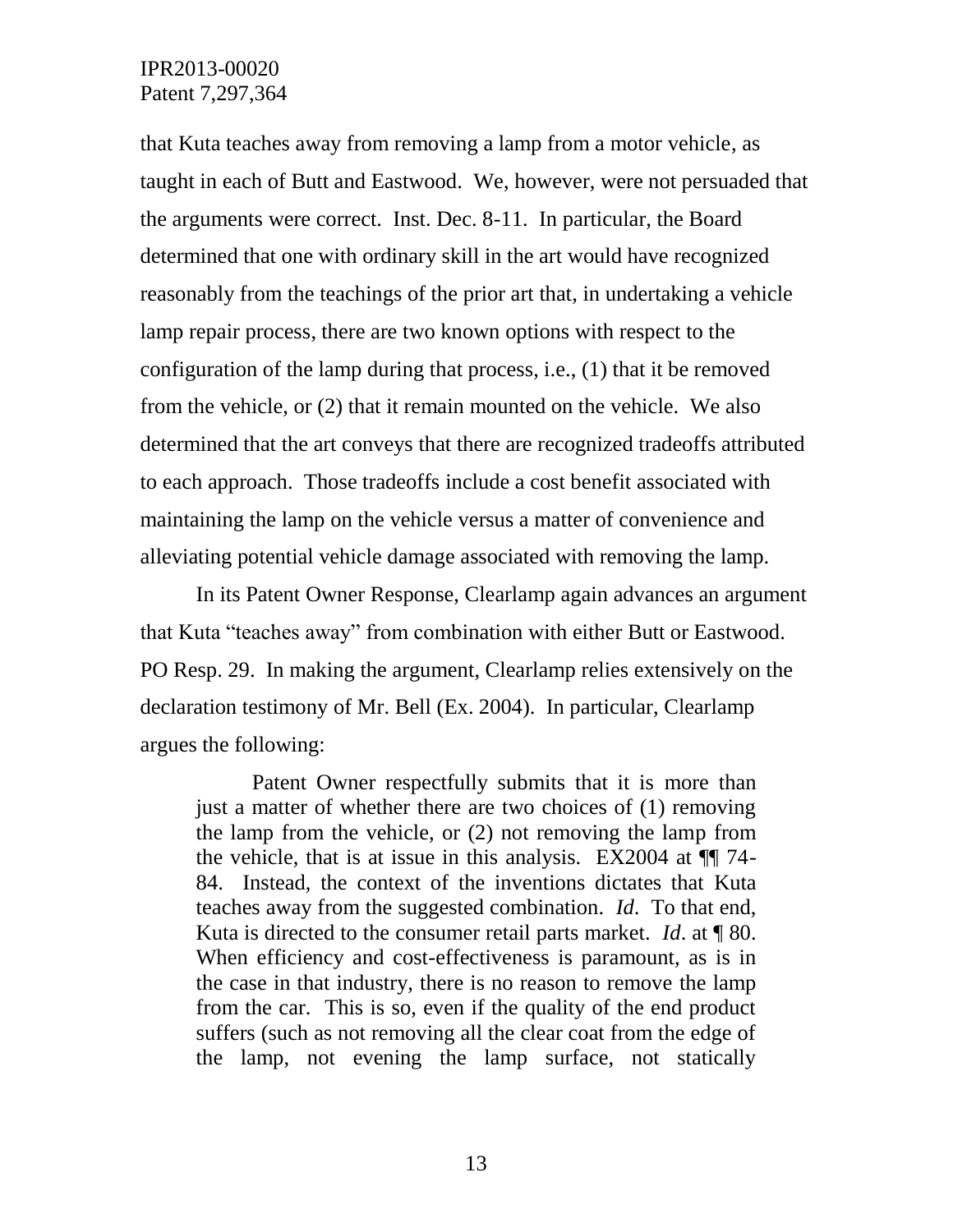neutralizing the lamp to facilitate the removal of all debris, etc.). *Id*. at ¶ 76.

#### PO Resp. 29.

Thus, Clearlamp premises its argument on a theory that because Kuta may value the efficiency and cost-effectiveness in refinishing a lamp on a vehicle because of the particular consumer market or industry it targets, that indicates a "teach[ing] away" from an approach of removing the lamp as a quality measure that is targeted in another industry.

Clearlamp"s argument is unpersuasive. That Kuta may value a costeffective approach to lamp refurbishing does not mean that a person of ordinary skill in the art must also value such an approach, to the preclusion of one that favors quality over cost. Indeed, rather than "no reason," a person of ordinary skill in the art has good reason to select between a limited number of known options within his technical grasp when solving a particular problem, in this case engaging in lamp refurbishment. *See KSR Int'l Co. v. Teleflex Inc.*, 550 U.S. 398, 421 (2007) ("When there is a design need or market pressure to solve a problem and there are a finite number of identified, predictable solutions, a person of ordinary skill has good reason to pursue the known options within his or her technical grasp. If this leads to the anticipated success, it is likely the product not of innovation but of ordinary skill and common sense.") Here, selecting between the removal and non-removal of a vehicle lamp, where each approach has known tradeoffs, is not an undertaking based on innovation, but is instead the product of a skilled artisan"s exercise of ordinary skill and common sense.

We have fully considered Clearlamp's position that the recited step of "removing the lamp from the vehicle" renders the claims of the "364 patent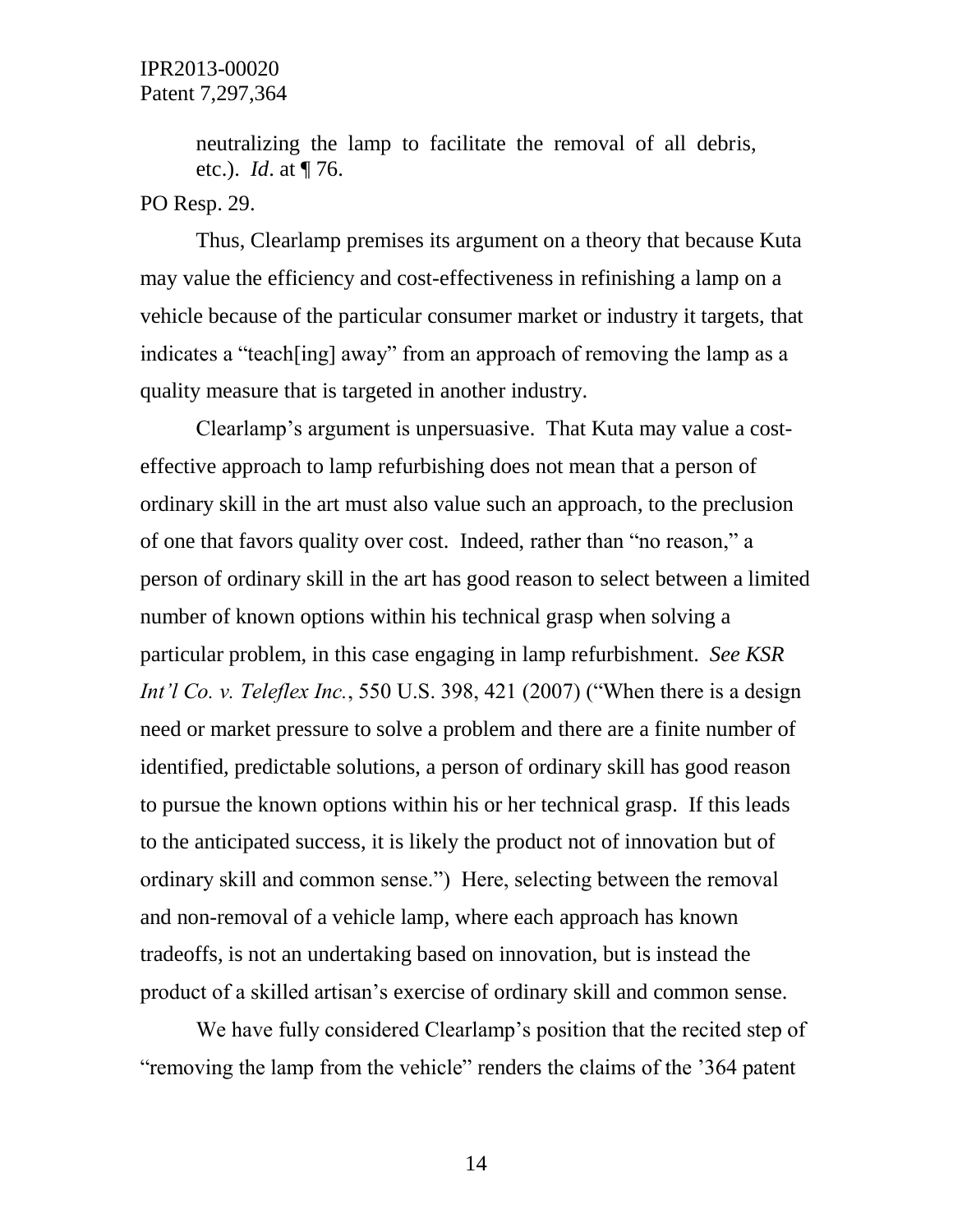free of the applied prior art. However, in light of the record before us, we are not persuaded that the position is correct.

# *b. "removing an original clear coat finish from the lamp surface of the lamp"*

The above-noted feature appears in each of claims 1 and 13. According to Clearlamp, Kuta does not disclose that feature because it allegedly does not disclose "fully" removing a clear coat finish.

At the outset, as discussed above, we are not persuaded that the step of "removing" the clear coat finish requires full or total removal to the exclusion of removal that is less than full. Kuta makes clear that its sanding process operates to remove a sufficient amount of an original clear coat finish from a lens surface to the point where the lens surface "appears clear," is "satisfactory and quite clear," and ensures that "clarity is restored to the lens." Ex. 1002 ¶¶ 23, 25. A replacement coating then is applied to that clear surface. *Id*. We are not persuaded that Kuta fails to disclose the "removing" of a clear coat finish that is required by claims 1 and 13.

Moreover, even assuming that the claims do require full or complete removal of a clear coat finish, and that Kuta does not disclose removal to that extent, the question before us is one of obviousness. In an obviousness analysis, it is not necessary to find precise teachings in the prior art directed to the specific subject matter claimed because inferences and creative steps that a person of ordinary skill in the art would employ can be taken into account. *KSR Int'l Co.,* 550 U.S. at 418. In this case, that some amount of clear coat finish may remain after Kuta"s sanding steps is attributed to difficulty in reaching the corners of a lens or lamp when it remains affixed to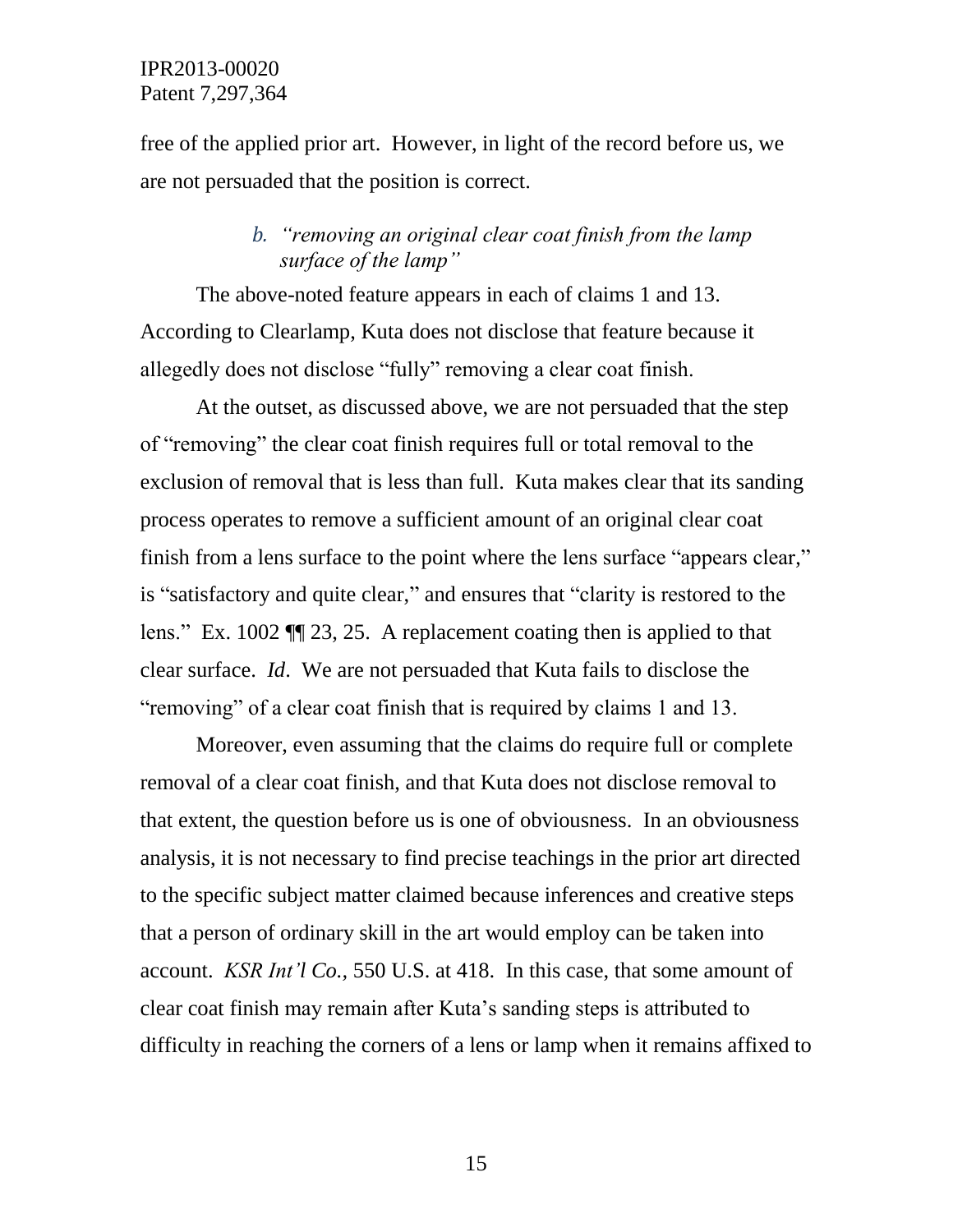a vehicle. *See* Ex. 1002 ¶ 25. However, the grounds of unpatentability are premised on Kuta"s disclosure when taken with either Butt or Eastwood.

Butt and Eastwood describe that in refurbishing vehicle lamps, the lamps may be removed from the vehicle because it is "more convenient" (Ex. 1003, col. 1, ll. 57-60) or to alleviate the potential of damage to the vehicle during the refurbishing process (Ex. 1004, p. 6). Although in Kuta, some clear coat finish may remain in Kuta"s process due to one particular circumstance (i.e., a lamp or lens remaining in situ), as noted above, it is apparent that Kuta desires to remove as much of the finish as possible to a point where the lens is "satisfactory and quite clear." Ex. 1002 ¶ 23. A person of ordinary skill in the art reasonably would have inferred that, when a lens is removed from the vehicle, the refurbishing process is not inhibited in connection with access to the corners of the lens, and additional removal of the original clear coat finish may be attained to produce a lens that is appropriately clear. Indeed, that inference is consistent with the deposition of Clearlamp"s own expert witness, Mr. Katsamberis. In that regard, the deposition includes the following exchange in connection with the abovenoted issue:

Q. [from counsel for LKQ] Let"s assume for a second that the system of Kuta was used to refinish a lamp that had been removed from a car; okay? Can you assume that?

A. [from Mr. Katsamberis] Yes.

Q. Would the limited access corners which are labeled as Number 14 in Kuta still exist if that was the case?

A. Probably not.

Q. Why not?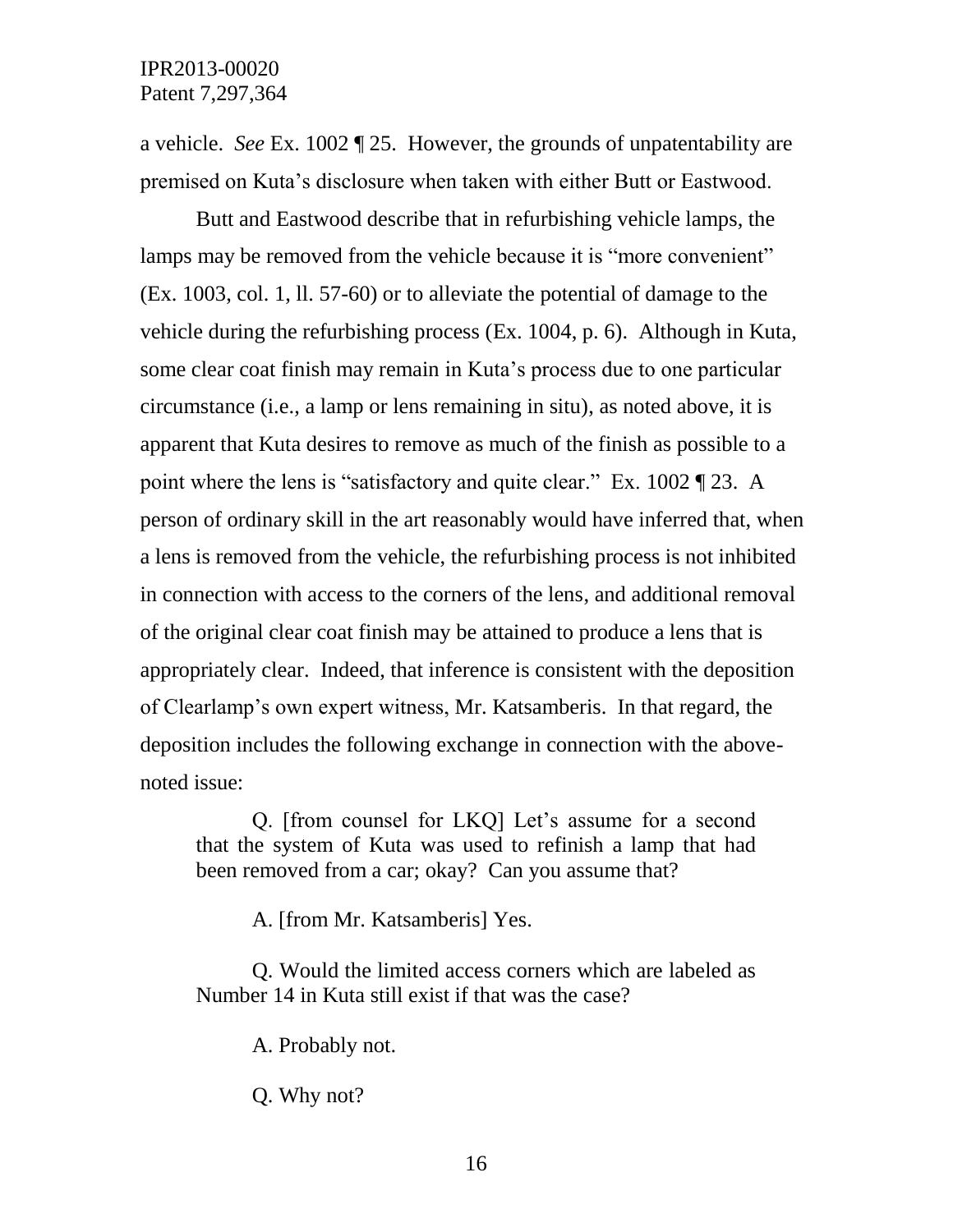A. Because the car body will not be there to limit your access to those corners.

Ex. 1017, p. 102, ll. 4-15 (emphasis removed).

We have considered the declaration testimony of Clearlamp's expert witnesses, Mr. Bell (Ex. 2004) and Mr. Katsamberis (Ex. 2007). That testimony, however, neglects to consider appropriately what a person of ordinary skill in the art would have taken from the combined teachings of Kuta and either Butt or Eastwood. None of Clearlamp, Mr. Bell, or Mr. Katsamberis, adequately explains why a skilled artisan, not faced with resurfacing a lamp that remains on a vehicle, would stop short of fully removing a clear coat finish when seeking to produce a lens or lamp that is "satisfactory and quite clear."

Accordingly, we have considered Clearlamp's arguments, but conclude that LKQ has shown by a preponderance of the evidence that the claimed step of "removing an original clear coat finish from the lamp surface of the lamp" does not distinguish the claims over the prior art.

# *c. "evening the lamp surface"*

According to Clearlamp, the step of "evening the lamp surface" recited in claims 1 and 13 is absent from the disclosure of Kuta. In that regard, although Kuta discloses multiple sanding operations associated with its headlight resurfacing method, Clearlamp maintains that the evening of the lamp surface required by the claims is absent from the teachings of Kuta. According to Clearlamp, that is so because there is "no reason to even out the lamp" in Kuta, and, in support of that position, Clearlamp relies on the declaration testimony of Mr. Bell (Ex. 2004). PO Resp. 25-26. Mr. Bell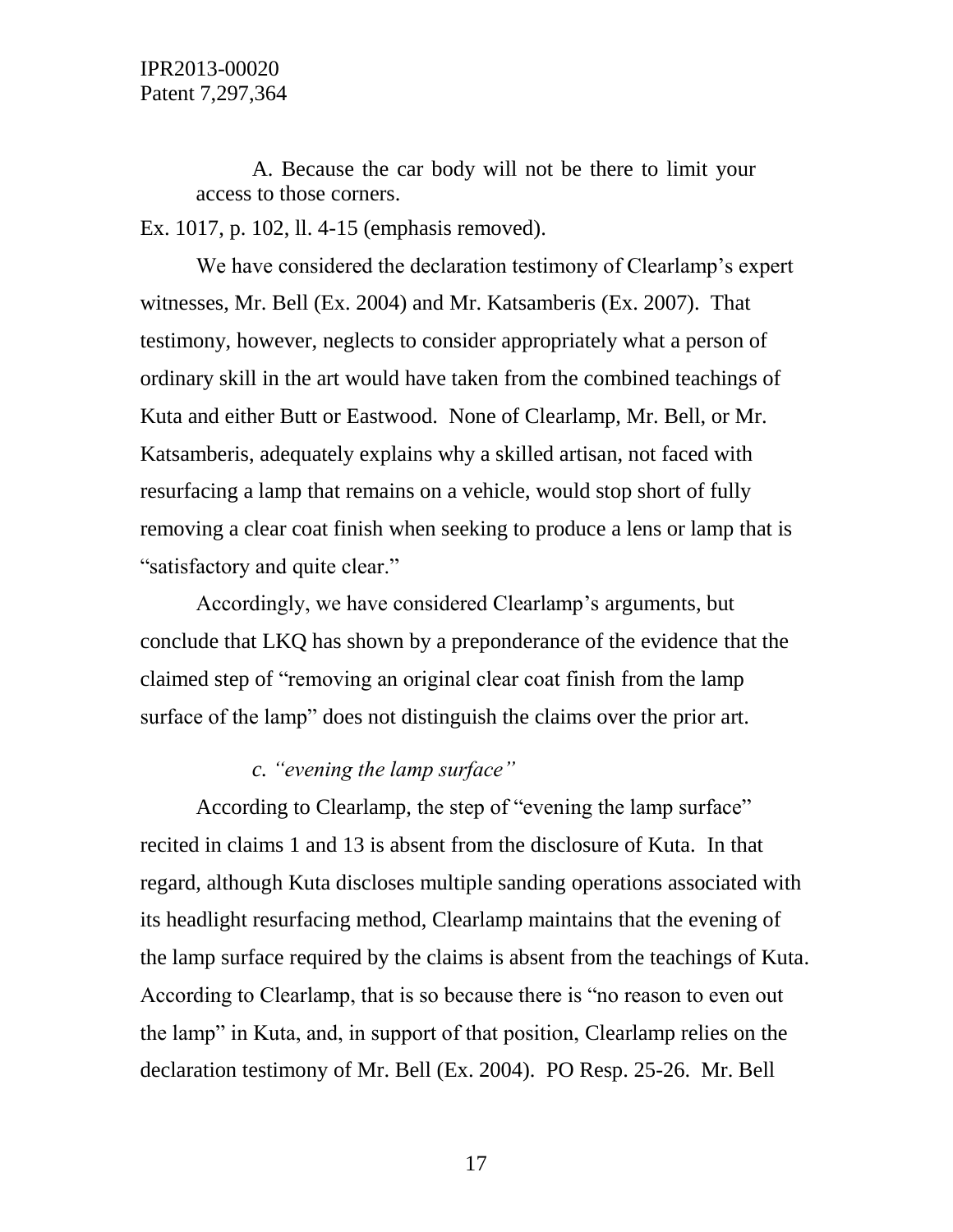testifies, in part, that Kuta does not disclose the "evening" step because it allegedly does not minimize any troughs created through the removal of damage. Ex. 2004 ¶ 57.

At the outset, as discussed above, we are not persuaded that the "evening" step in question narrowly requires that "troughs" be minimized. Instead, the broadest reasonable construction of the "evening" step simply requires that the surface of a lamp be smoothed or leveled. Clearlamp"s arguments and Mr. Bell"s testimony in that regard, do not take into account the broadest reasonable interpretation of "evening the lamp surface."

Furthermore, we observe that there is marked similarity between the disclosure in the "364 patent as to what actions enter into "evening" and Kuta's sanding procedures. In particular, the '364 patent describes the use of various "grits" of sandpaper, including "320 sandpaper" which is applied to the lamp surface during the act of removing the original clear coat and also explains that "the evening of the lamp surface **10** includes the step of grinding the lamp surface **10** with a sandpaper having a grit of approximately 320." Ex. 1001, col. 2, l. 58-col. 3, l. 24. Similarly, Kuta also discloses that its sanding process involves the use of sanding disc 20 of "approximately 320 grit" that is "moved continuously" using an "oscillating motion" over the surface of a lens. Ex. 1002 ¶ 23. Elsewhere, Kuta characterizes the configuration of sanding disc 20 as incorporating foam pad 21 that is "critical for smoothing lens **10**." *Id.* ¶ 28.

We have considered the arguments advanced by Clearlamp in connection with the step of "evening of the lamp surface." However, in light of the clear and unambiguous disclosure in Kuta of the above-noted sanding operation, Kuta discloses the required step of "evening" the lamp surface.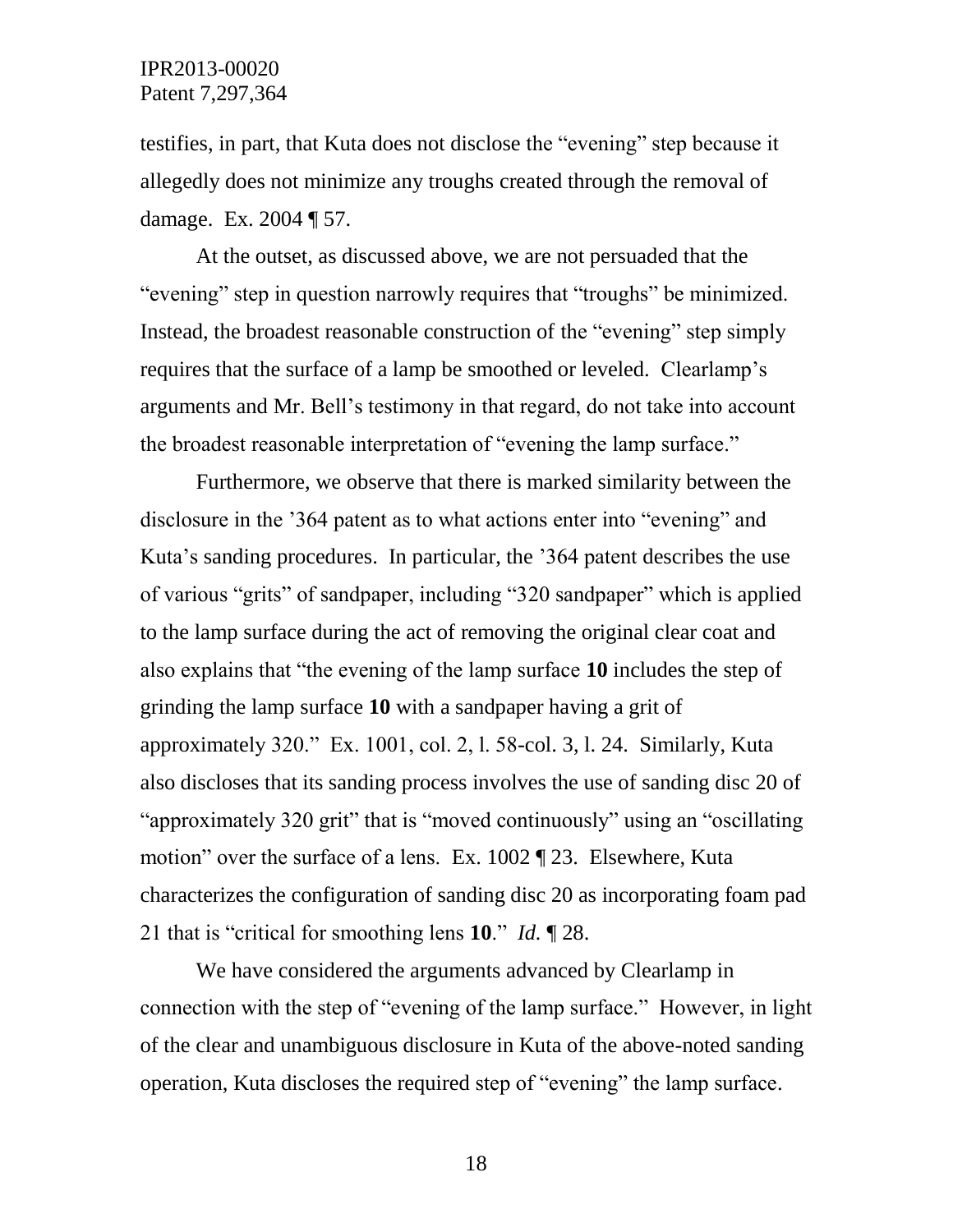# *d. "spraying a replacement clear coating material over the lamp surface"*

In accounting for the above-noted feature appearing in claims 1 and 13, LKQ points to Kuta at paragraphs 23 and 26. Pet. 21. The noted portions of Kuta describe the application of "a transparent ultraviolet hardenable coating material" applied to the lens as a "scratch resistant coating." Clearlamp contends that one of ordinary skill in the art would not have understood that "spraying" is an available technique for the application of such a coating. PO Resp. 27. In support of that contention, Clearlamp relies on the declaration testimony of its expert witnesses, Mr. Bell and Mr. Katsamberis. *Id*. at 27-28. In particular, according to Mr. Bell:

Because Kuta discloses an *in situ* refinishing process, a person of ordinary skill in the art would have recognized that it would have been uneconomical (too expensive and time consuming) to conduct full preparations to the vehicle such that a clear coat could be sprayed (as opposed to brushing or wiping) onto the lamp surface. For example, spraying a clear coating without first covering the hood or front bumper would result in clear coating being applied to those surfaces. As such, a person of ordinary skill in the art would not have understood Kuta to teach *spraying* a replacement clear coating finish on the lamp surface.

Ex. 2004  $\P$  60.

Similarly, Mr. Katsamberis gives the following testimony:

The Kuta process is directed to a refinishing process in which the lamp remains on the vehicle while it is being refinished. Further, Kuta's teaching that its process is "more" cost effective" ([0010]) (because it does not require removal of the lamp) would have indicated to a person of ordinary skill that Kuta did not describe a process in which adjacent parts of the car (hood, bumper, side panel) were covered before the new clear coating is applied. That is because covering the car parts around the uneven surface of the lamp is time-intensive and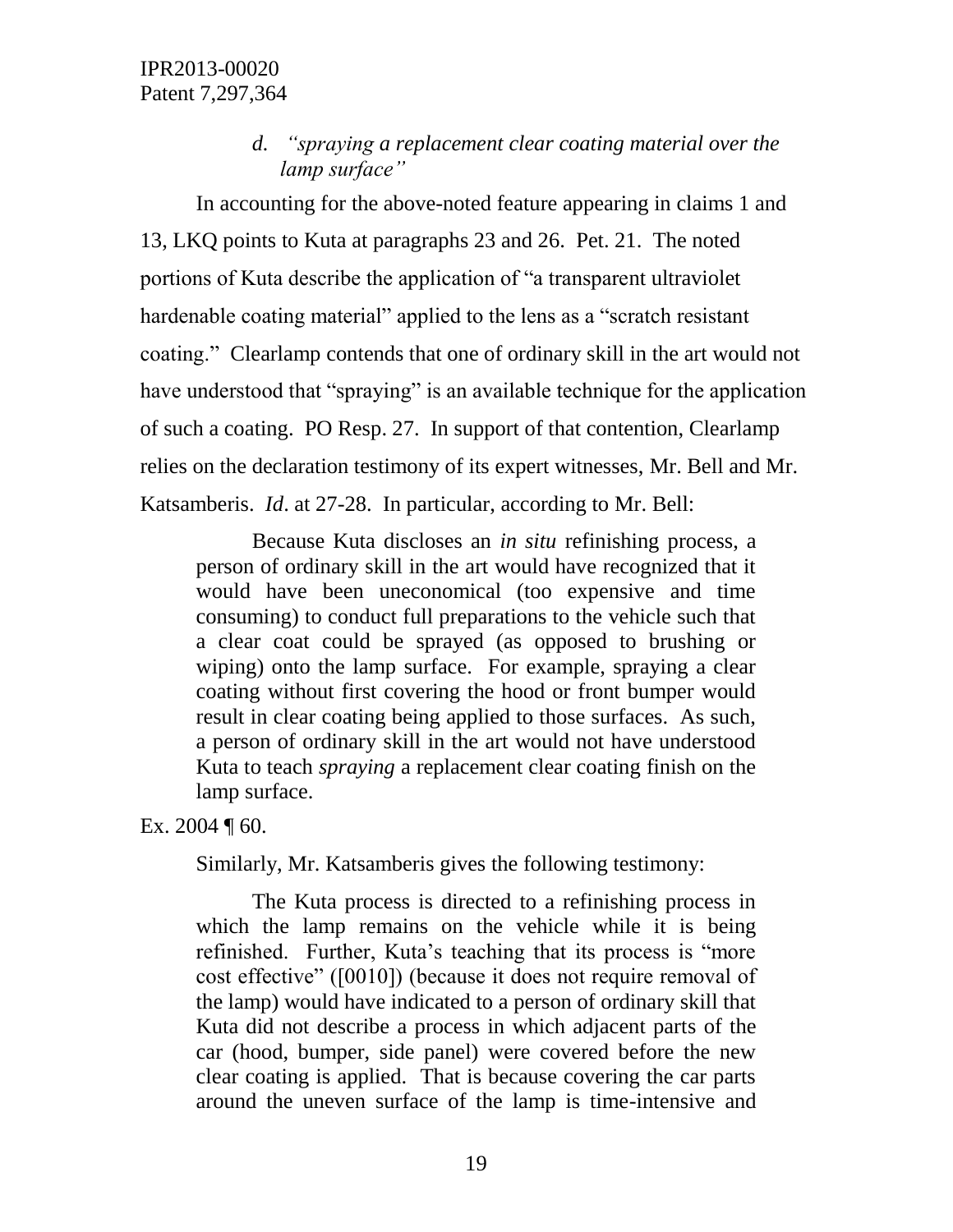requires precise placement, especially if the coverings are, for example, square or rectangular sheets or tarps.

As a result, a person of ordinary skill in the art would have understood that the replacement clear coating of Kuta would not be sprayed on. Rather, it would be brushed or wiped onto the lamp.

Ex. 2007 ¶¶ 38, 39.

Neither Mr. Bell nor Mr. Katsamberis testifies that the prospect of "spraying" a clear coat onto a vehicle lamp was one not known in the art. Indeed, it is apparent from their testimony that spraying such a coating was a known approach in the art, albeit one with potential economic detriments when applied to lamps that remain on a vehicle. In other words, that spraying may be a less preferred option when applying a replacement coating onto a vehicle lamp that remains affixed to a vehicle does not indicate that spraying is an unknown or unworkable technique. Obviousness does not require that a particular approach be the most beneficial or the most advantageous.

Furthermore, the grounds of unpatentability proposed by LKQ and at issue in this trial are not premised on Kuta taken alone. Instead, the grounds are based on Kuta taken with either Butt or Eastwood. As discussed above, each of Butt and Eastwood conveys that when refurbishing the lamps of a vehicle, it was known in the art that the lamps may be either removed from or maintained on a vehicle. When so removed, the potential detriments associated with spraying the clear coat seemingly no longer would be of concern.

Moreover, it is recognized in Eastwood that spraying is a known option for applying a clear coat. In that regard, as set forth in the forum post by "Pontisteve" (reproduced *supra*), after relaying that either keeping the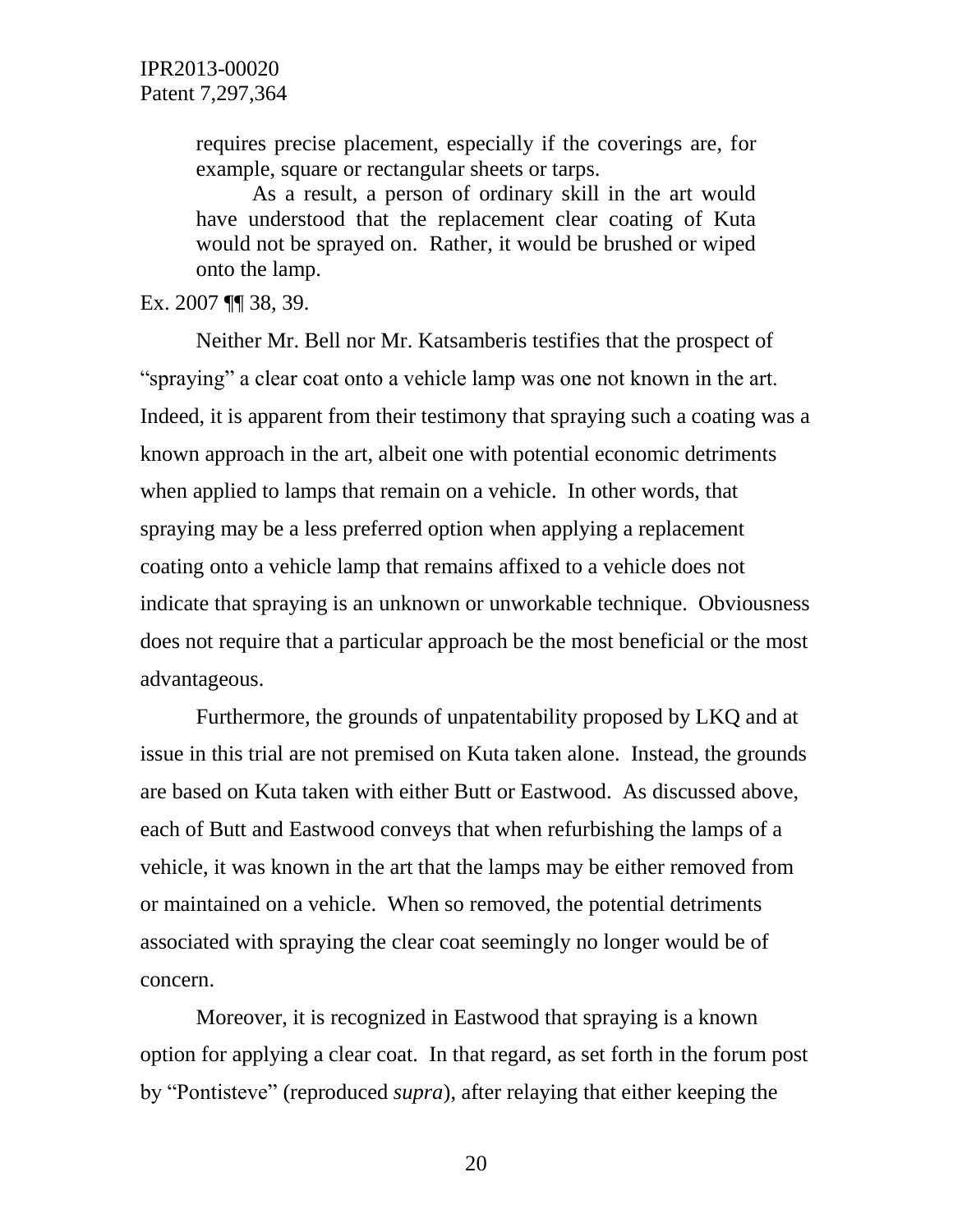lamps on a vehicle or removing the lamps are available options, Pontisteve states that "I know some guys spray clear over the lenses too." Ex. 1004, p. 6. Thus, the application of clear coat via "spray" is a known technique, which is consistent with the testimony of Mr. Bell and Mr. Katsamberis. The record thus establishes that a person of ordinary skill in the art, in implementing teachings of removing a lamp onto Kuta's lens refurbishing process, would have known that a replacement coating may be applied via an act of spraying.

Accordingly, for the foregoing reasons, we conclude that LKQ has shown by a preponderance of the evidence that the step of "spraying a replacement clear coating material over the lamp surface" does not patentably distinguish the claims of the "364 patent over the prior art.

# *e. "statically neutralizing debris"*

In its Petition, LKQ points to content of Kuta describing a process of flushing the surface of a lens during the sanding process in accounting for the "statically neutralizing debris" step of claim 13. Pet. 28 (citing Ex. 1002 ¶¶ 23, 24, and 29). As set forth in those paragraphs of Kuta, the surface of a lens is flushed with water during sanding to remove material from the lens and is continued until the flushing water "turns clear." Ex. 1002 ¶ 23. Clearlamp does not contend that the water flushing procedure in Kuta fails to constitute an act of statically neutralizing debris so as to remove debris from the surface of Kuta's lens. We also observe that each of Clearlamp's experts, Mr. Bell and Mr. Katsamberis, when queried, were of the view that the act of flushing of water over a lens surface may constitute a step of statically neutralizing debris on the surface. Ex. 1017, pp. 103-104; Ex.1018, pp. 48-49. We are satisfied that the record before us conveys that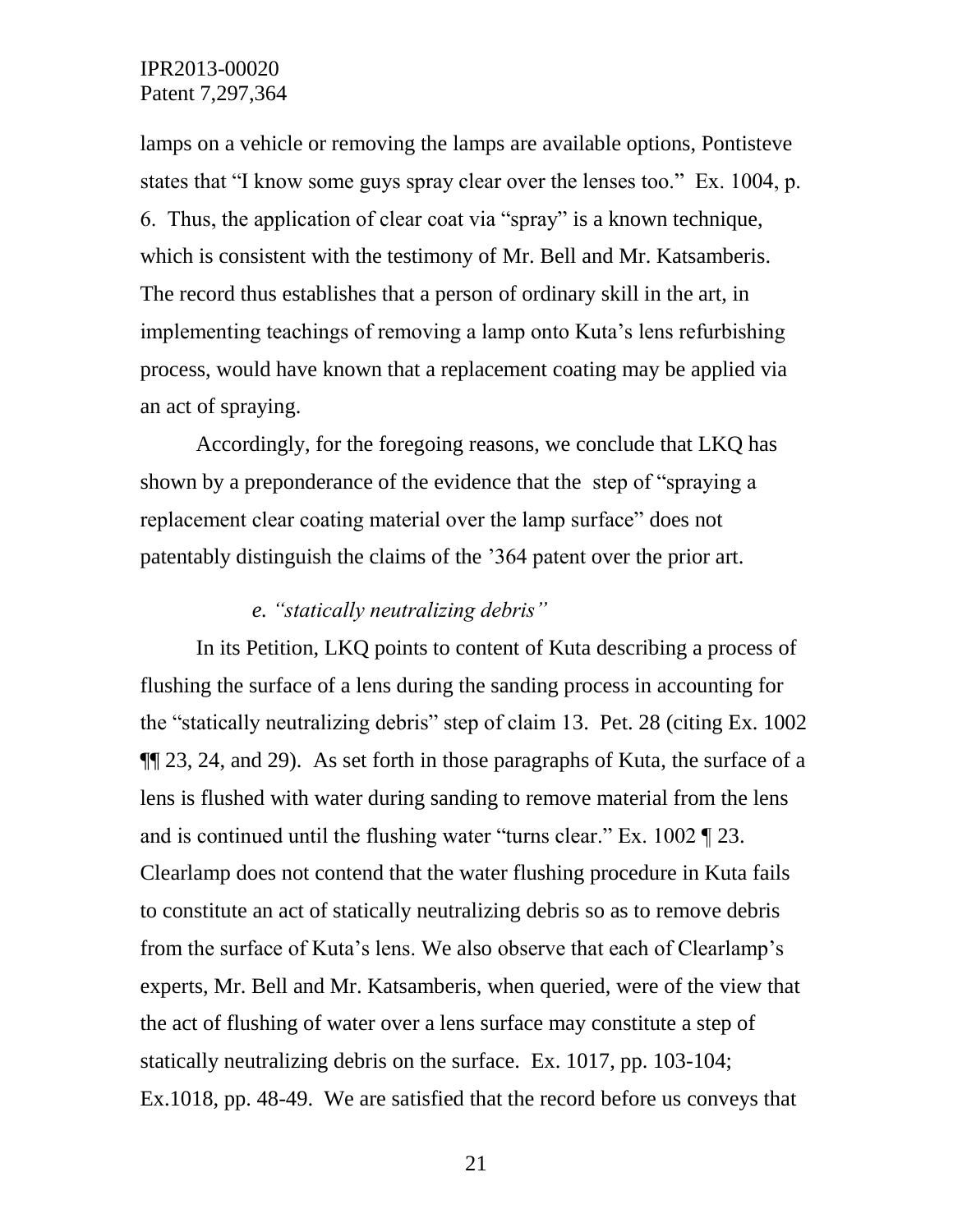Kuta's process of flushing water over the lens surface is an act of statically neutralizing debris on the surface. In arguing that Kuta does not meet the step of "statically neutralizing debris on the lamp surface to facilitate removal of all of the debris on the lamp surface," Clearlamp relies on its construction of the pertinent step in requiring a particular sequence of the application of the "statically neutralizing" technique as occurring only after all steps of grinding and buffing have been completed. PO Resp. 31-32.

As noted above, however, we are not persuaded that Clearlamp's construction of the pertinent "statically neutralizing debris" step is correct. The claims do not require that the step occurs at a particular time. As noted above, Kuta explains that its application of "flushing water" upon the surface of a lens is done until that water "turns clear" and the sanding process is stopped. Ex. 1002 ¶ 23. Flushing the lens surface until the water "turns clear" conveys that all of the debris on the surface, at that time, has been removed.

We are cognizant of the testimony of Mr. Bell and Mr. Katsamberis on which Clearlamp relies in connection with its position concerning the "statically neutralizing debris" step. *See* PO Resp. 32-33 (citing Ex. 2004 ¶ 79; Ex. 2007 ¶ 21). That testimony is predicated on an assumption that claim 13 of the "364 patent requires that static neutralization occur only after certain grinding and buffing steps and before the application of a clear coating so as to place the refurbished lamp into a state characterized as "original equipment condition" or "OEM." *See* Ex. 2004 ¶ 79; Ex. 2007 ¶ 21. The claims, however, do not require any particular time for statically neutralizing debris. Also, neither of the terms "original equipment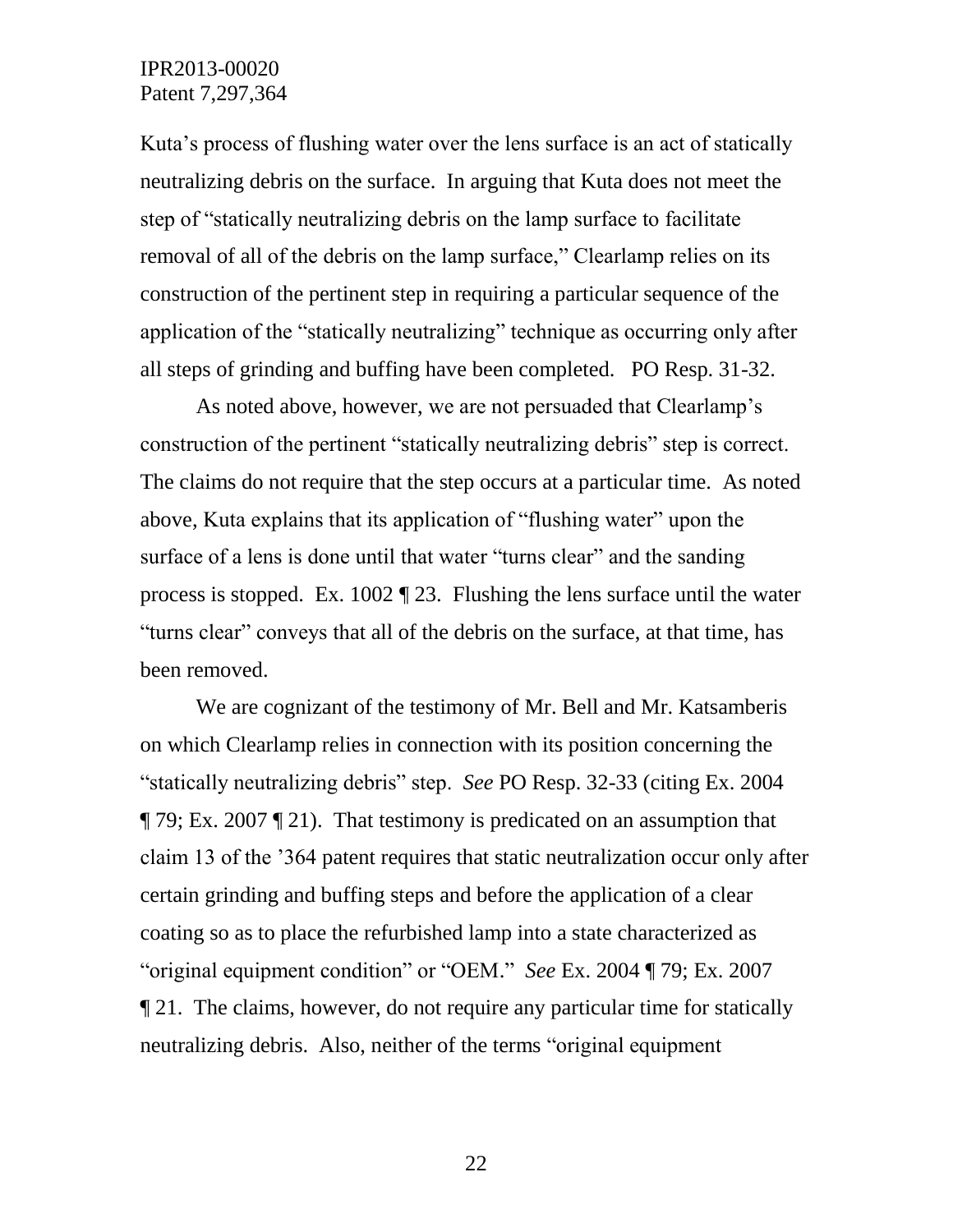condition" or "OEM" appears in claim 13. We conclude that the claim does not require any particular resulting condition of the resurfaced lamp.

We have considered Clearlamp's arguments, but conclude that LKQ has shown by a preponderance of the record that the step of "statically neutralizing debris on the lamp surface to facilitate removal of all of the debris on the lamp surface," does not patentably distinguish claim 13 over the prior art.

# *f. "applying infrared radiation to the lamp surface"*

Each of claims 11 and 15 requires that the step of curing the replacement clear coat includes a step of "applying infrared radiation to the lamp surface." As was advanced in its Petition, LKQ relies on disclosure contained within the "364 patent. In particular, LKQ pointed to the following description in the "364 patent:

Once applied, the replacement clear coat material 58 is cured at 60. The curing process 58 is done by having the replacement clear coat surface 58 receive infrared radiation. The material used to create the replacement clear coat surface 58 is sold by assignee under the trademark MAGNI 700, which requires enough infrared radiation typically found in an oven at a temperature of 230 $\degree$  F.  $\pm$  40 $\degree$  F. for approximately 45 minutes to 60 minutes.

Ex. 1001, col. 4, ll. 10-17.

According to LKQ, the above-quoted statement from the "364 patent constitutes admitted prior art and demonstrates that a person of ordinary skill in the art would have understood that "infrared radiation" may be used in curing a replacement clear coat. Pet. 24-25, 29. During the course of this *inter partes* review proceeding, including in the Patent Owner Response (PO Resp. 33-35) and at oral hearing (Hr'g Tr. 29), Clearlamp disputes LKQ's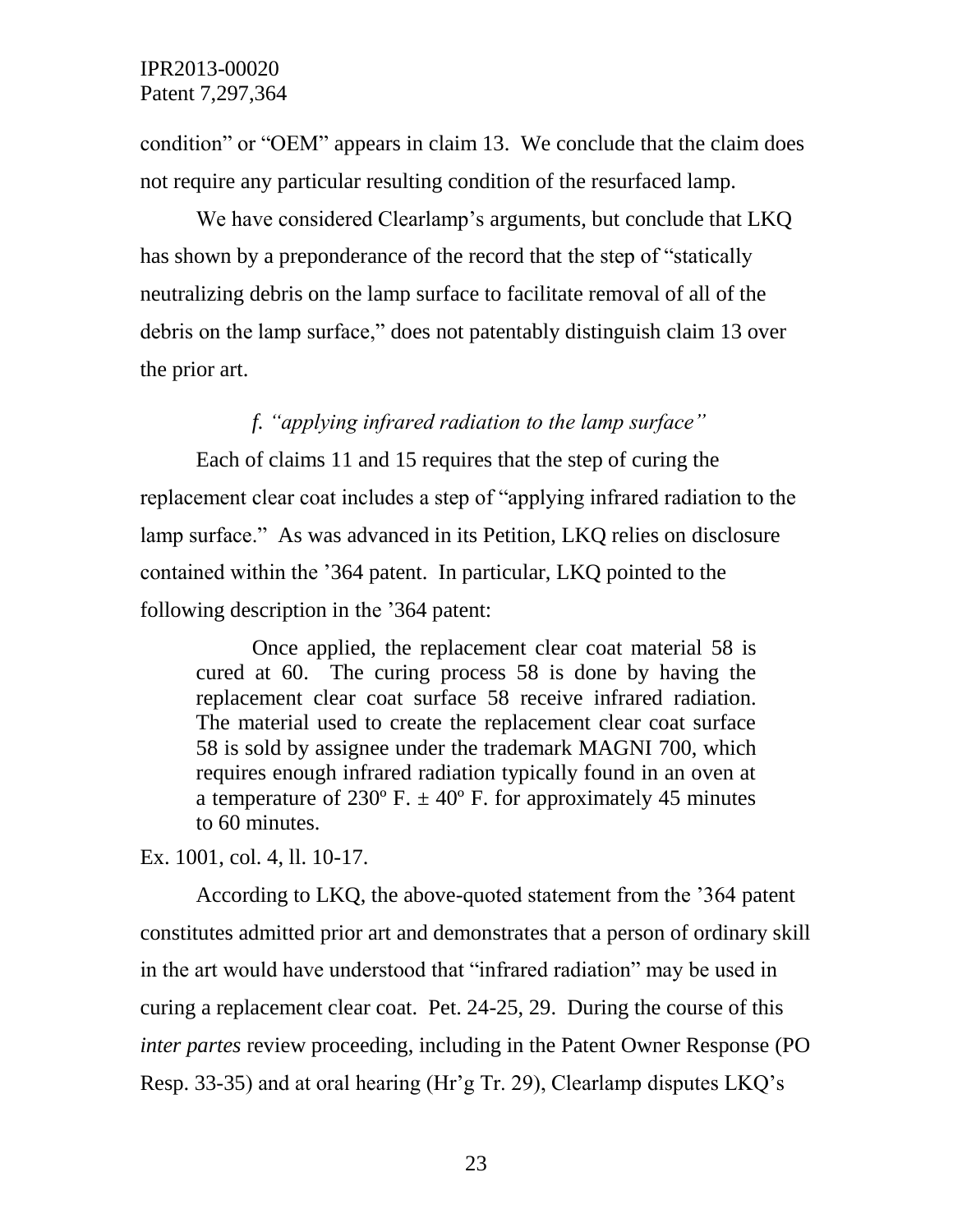characterization of the pertinent content of the "364 patent as "admitted prior art." In that regard, Clearlamp contends that the statement is not prior art to the "364 patent, and is not considered properly as evidence of the use of infrared radiation in the course of curing a clear coat.

In considering the respective positions of LKQ and Clearlamp, it is not apparent that the above-noted statement in connection with the "MAGNI 700" is an admission as to prior art. There is no indication in the above description that the curing of the clear coat using infrared radiation was known to anyone but the inventors prior to the filing of the application that issued as the "364 patent. The description is contained in the body of the patent describing the invention, and not, for example, in the background section of the patent description. Moreover, LKQ has not directed us to suitable supporting evidence demonstrating that the above description is indicative of known prior art. In that regard, we are persuaded by Clearlamp that LKQ has not established sufficiently that the statement in the "364 patent concerning "MAGNI **700**" is evidence for use as a factual basis in any of LKQ"s proposed grounds of unpatentability.

In its Reply, LKQ attempts to bolster its case that the statements in the "364 patent concerning "MAGNI **700**" are prior art. In particular, according to LKQ, Clearlamp"s "expert confirmed that Magni 700 was a clear coat with the same chemistry as prior art AS 4000. (Ex. 1017, 18-23-19:2)." Pet. Reply 10. Even assuming that LKQ"s assessment of the testimony of the expert is correct, LKQ does not explain sufficiently why chemical similarities between "MAGNI 700" and some other coating type, i.e., "AS 4000," establishes the portions of the "364 patent as admitted prior art. LKQ also does not explain sufficiently how such similarity between those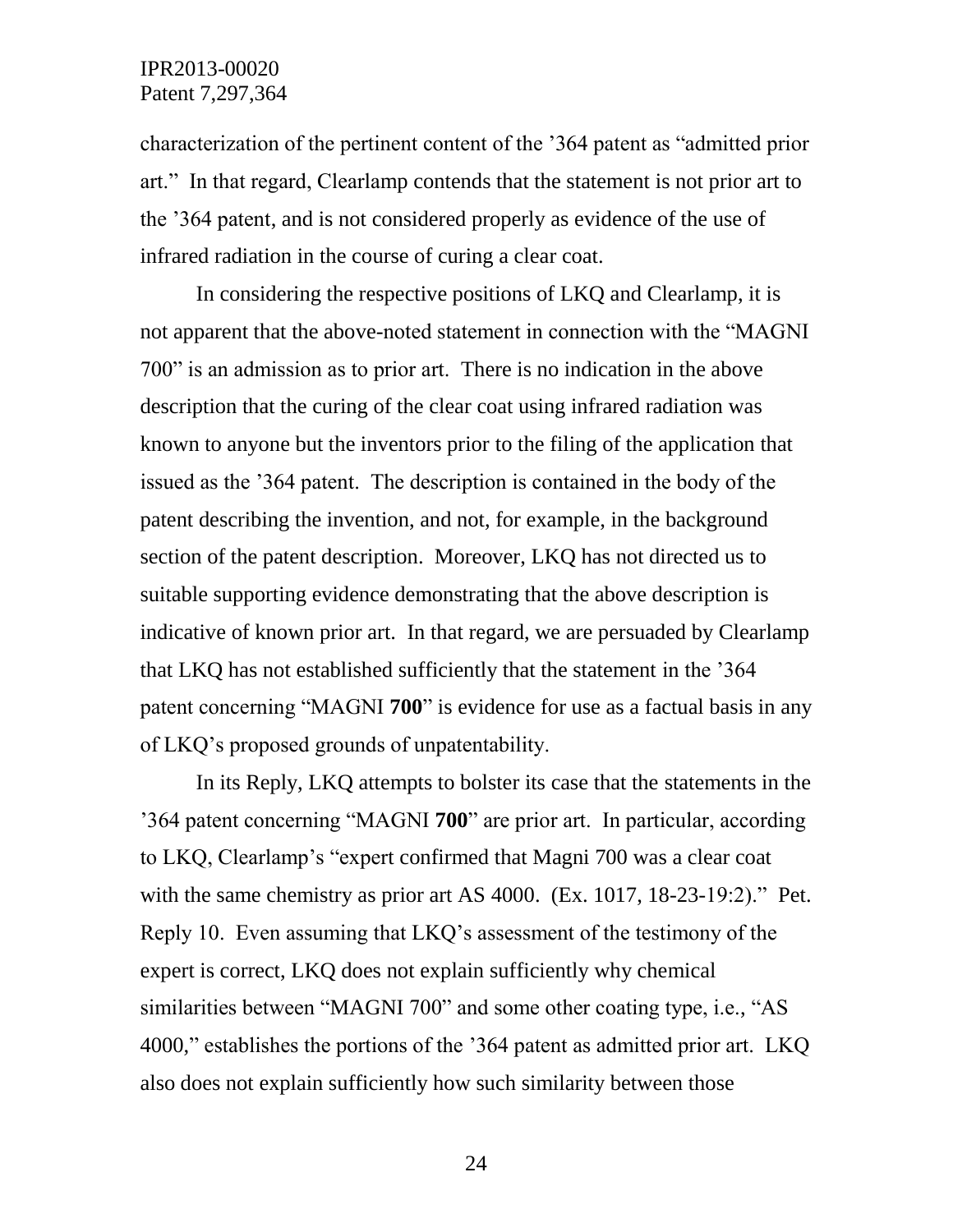products demonstrates an appropriate underlying factual basis to account for the application of the required infrared radiation as a curing technique.

We have considered the record developed over the course of the trial in this *inter partes* review proceeding. For the foregoing reasons, we are not persuaded that LKQ has established the requisite factual basis in connection with the requirements of claims 11 and 15 concerning the application of infrared radiation in a process of curing a replacement clear coat material.

#### *3. Conclusion - Petitioner's Evidence of Obviousness*

On review of the record before us, we conclude that LKQ"s Petition establishes a prima facie basis that claims 1-10, 13 and 14 are unpatentable over Kuta taken with either Butt or Eastwood. However, because LKQ has not accounted appropriately for features of claims 11 and 15, we are not persuaded that LKQ has demonstrated that those claims are unpatentable on the grounds of unpatentability involved in this proceeding. Claims 12 and 16-24 ultimately depend from either claim 11 or claim 15. On this record, we also are not persuaded of the unpatentability of claims 12 and 16-24.

#### *C. Secondary Considerations of Nonobviousness*

Once a prima facie case of obviousness has been established, a patentee may come forward with evidence, i.e., secondary considerations, of nonobviousness for evaluation en route to the ultimate conclusion of obviousness. *Transocean Offshore Deepwater Drilling, Inc. v. Maersk Drilling USA, Inc.*, 699 F.3d 1340, 1349 (Fed. Cir. 2012). As discussed above, LKQ has established a prima facie case of obviousness in connection with claims 1-10, 13, and 14. In response, Clearlamp has come forward with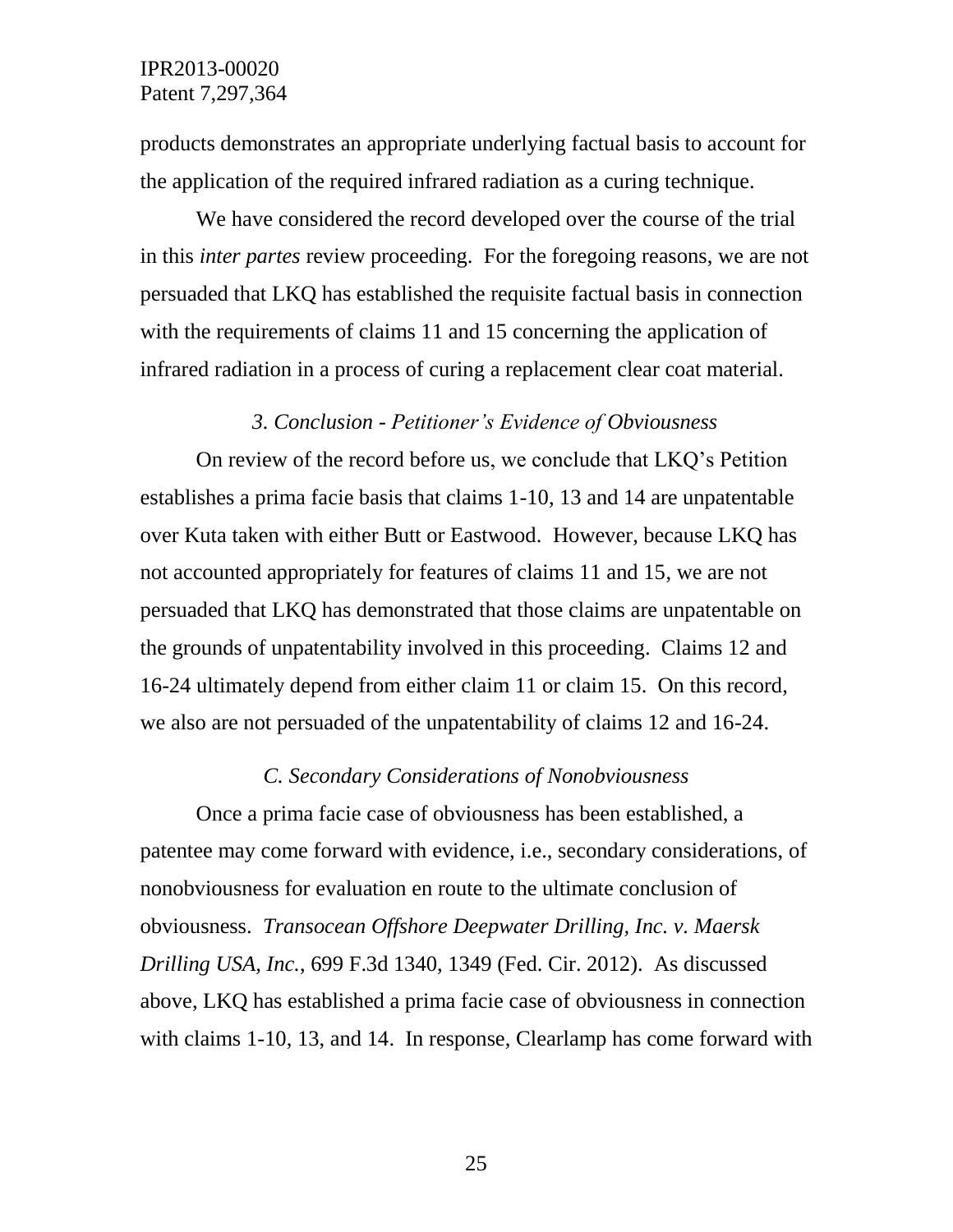evidence that it contends shows "(1) copying of others and (2) commercial success" with respect to the '364 patent. PO Resp. 37.

At the outset, we note that "secondary considerations of nonobviousness . . . simply cannot overcome a strong prima face case of obviousness." *Wyers v. Master Lock Co.*, 616 F.3d 1231, 1246 (Fed. Cir. 2010). Indeed, "where the inventions represented no more than "predictable use of prior art elements according to their established functions," the secondary considerations are inadequate to establish nonobviousness as a matter of law." *Id*. (quoting *KSR Int'l Co. v. Teleflex Inc.,* 550 U.S. 398, 417 (2007)). Here, the prima facie basis for obviousness with respect to claims 1-10, 13, and 14 is strong because, as discussed above, each of the recited features of those claims was well known in the art of vehicle lamp refurbishment, as evidenced by Kuta, Butt, and Eastwood. Claims 1-10, 13, and 14 predictably employ those steps for their known and established functions in the art. That Clearlamp may present some evidence of nonobviousness does not compel a determination that the evidence overcomes a strong case of obviousness, as is presented here. In any event, we also are not persuaded that the evidence on which Clearlamp relies is sufficient to demonstrate nonobviousness.

#### *1. Copying By Others*

Although, "copying by a competitor may be a relevant consideration in the secondary factor analysis[,]" "[n]ot every competing product that arguably falls within the scope of a patent is evidence of copying." *Iron Grip Barbell Co., Inc. v. USA Sports, Inc.*, 392 F.3d 1317, 1325 (Fed. Cir. 2004). Copying, as objective evidence of nonobviousness, requires evidence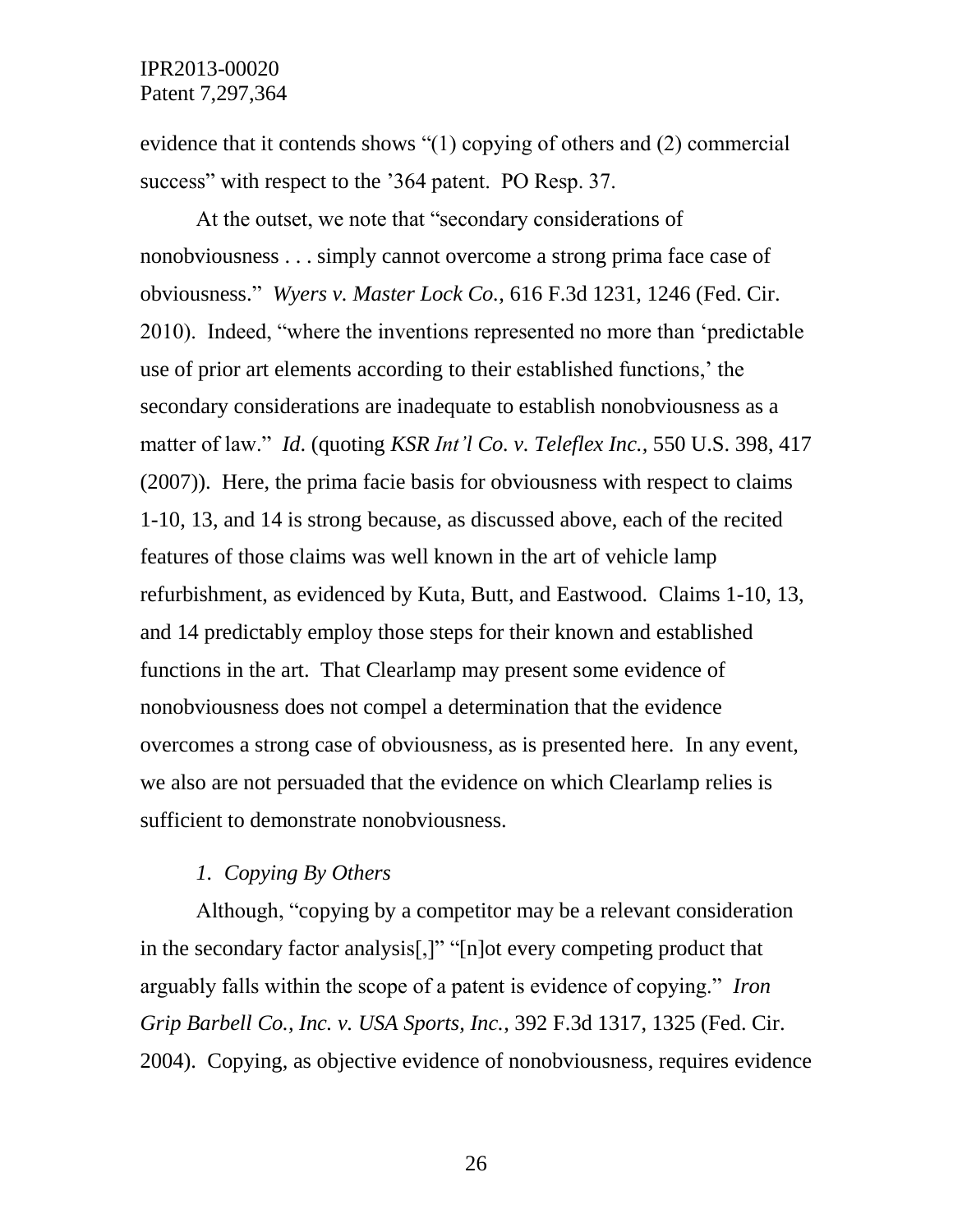of effort to replicate a specific product. *Wyers,* 616 F.3d at 1246; *Iron Grip*, 392 F.3d at 1325.

Here, Clearlamp relies, in-part, on the declaration testimony of Dr. Robert Sandau (Ex. 2016) in making out its case of copying. In particular, Clearlamp points to testimony of Dr. Sandau describing various meetings that occurred between one more of the inventors<sup>6</sup> of the '364 patent and representatives of LKQ, including Dr. Sandau. In his Declaration, Dr. Sandau testifies that, in those meetings, aspects of the inventors' process in refurbishing lamps were discussed. Clearlamp also emphasizes the following in connection with Dr. Sandau's testimony:

At least one of the meetings took place at Mr. Paperi's facility "[t]hey had their, their coating line and everything, they took us through that…[t]hey took us through, showed us how the system worked, you know, how the spray application went on."

PO Resp. 41.

 $\overline{a}$ 

Thus, Clearlamp contends that, in at least one meeting, aspects of the "coating line" and "spray application" were shown to representatives of LKQ in connection with the production facility of inventor Paperi. We note, however, that the following portion of Dr. Sandau's testimony is omitted from that quoted above: "There was no product and no one working in the facility when they took us through so we couldn"t actually see them showing what they were doing." Ex. 2016, p. 27, ll. 19-22. Thus, Dr. Sandau also testifies that, at the noted "at least one meeting," the representatives of LKG did not actually see the operations of the facility. We further observe that Dr. Sandau testifies that Mr. Paperi, when queried, would not disclose

<sup>&</sup>lt;sup>6</sup> The inventors of the '364 patent are Alexander Krause-Heringer and Maurice Paperi.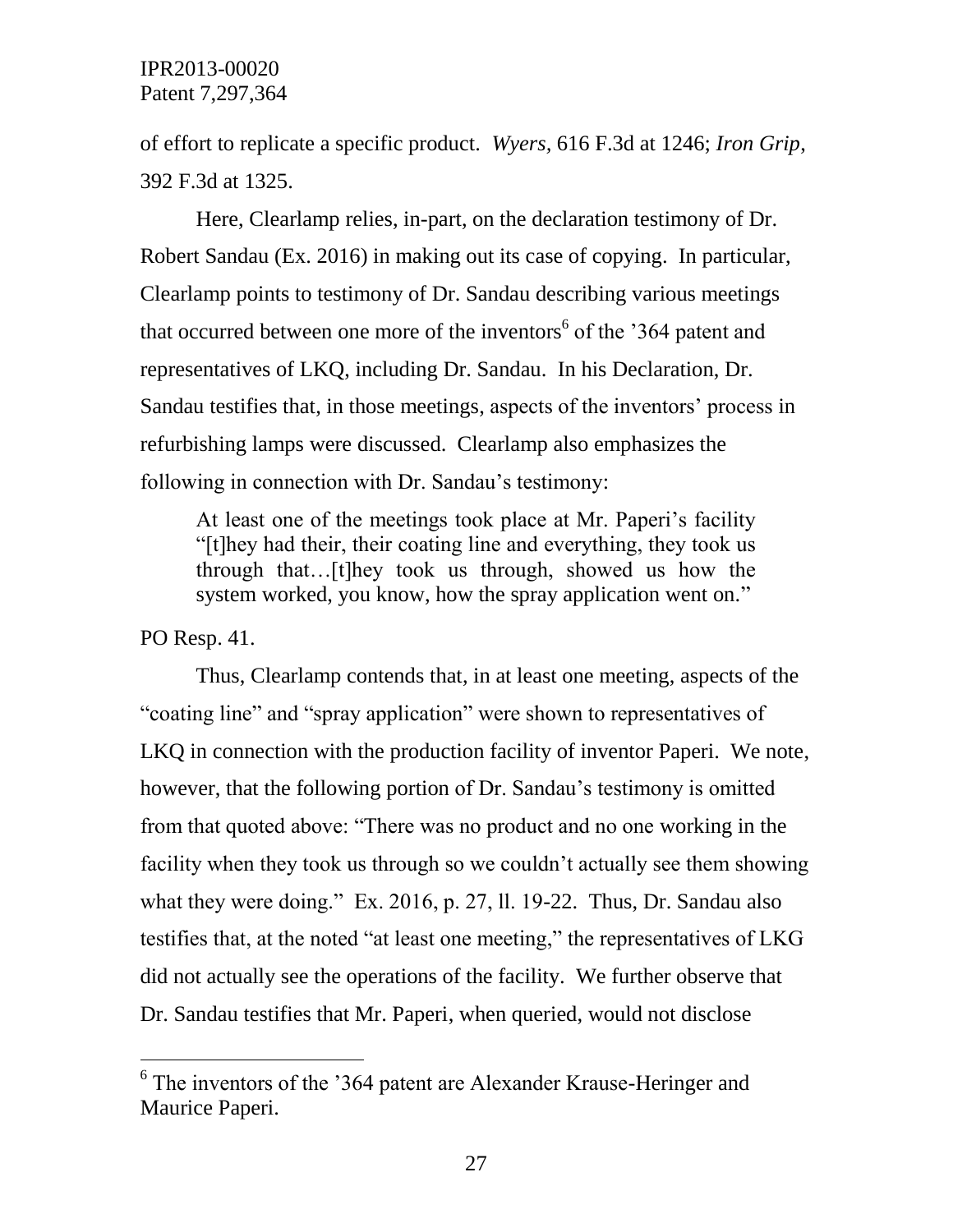aspects of his process pertaining to the type of clear coating involved. Ex. 1016, p. 54, l. 19- p. 55, l. 2.

We have reviewed the record before us in connection with Clearlamp"s position that LKQ copied the claimed invention of the "364 patent. In light of that review, it is not apparent from the evidence of record, including Dr. Sandau's testimony, that LKQ was afforded complete access to the entirety of the refurbishing process that was employed by Mr. Paperi. Neither is it apparent from the record that there is sufficient evidence that LKQ undertook to replicate the particular process of Mr. Paperi. Indeed, even assuming that LKQ does produce a product encompassed by the invention of the "364 patent, for instance that of claims 1 and 13, the record suitably establishes that one of ordinary skill in the art would have been cognizant *from the prior art* of all the steps associated with those claims and which operate for their intended function. In that regard, Clearlamp has not shown persuasively that LKQ"s refurbishing process is due only to an act of copying of the particular process practiced by Dr. Paperi, rather than simply through practice of the teachings of the prior art.

### *2. Commercial Success*

To demonstrate nonobviousness based on "commercial success," Clearlamp must show that commercial success actually occurred and that there is a nexus that exists between that success and the merits of the claimed invention. *Transocean Offshore Deepwater Drilling, Inc. v. Maersk Drilling USA, Inc.*, 699 F.3d 1340, 1350 (Fed. Cir. 2012). In order to establish a proper nexus, a patentee must offer "proof that the sales were a direct result of the unique characteristics of the claimed invention-as opposed to other economic and commercial factors unrelated to the quality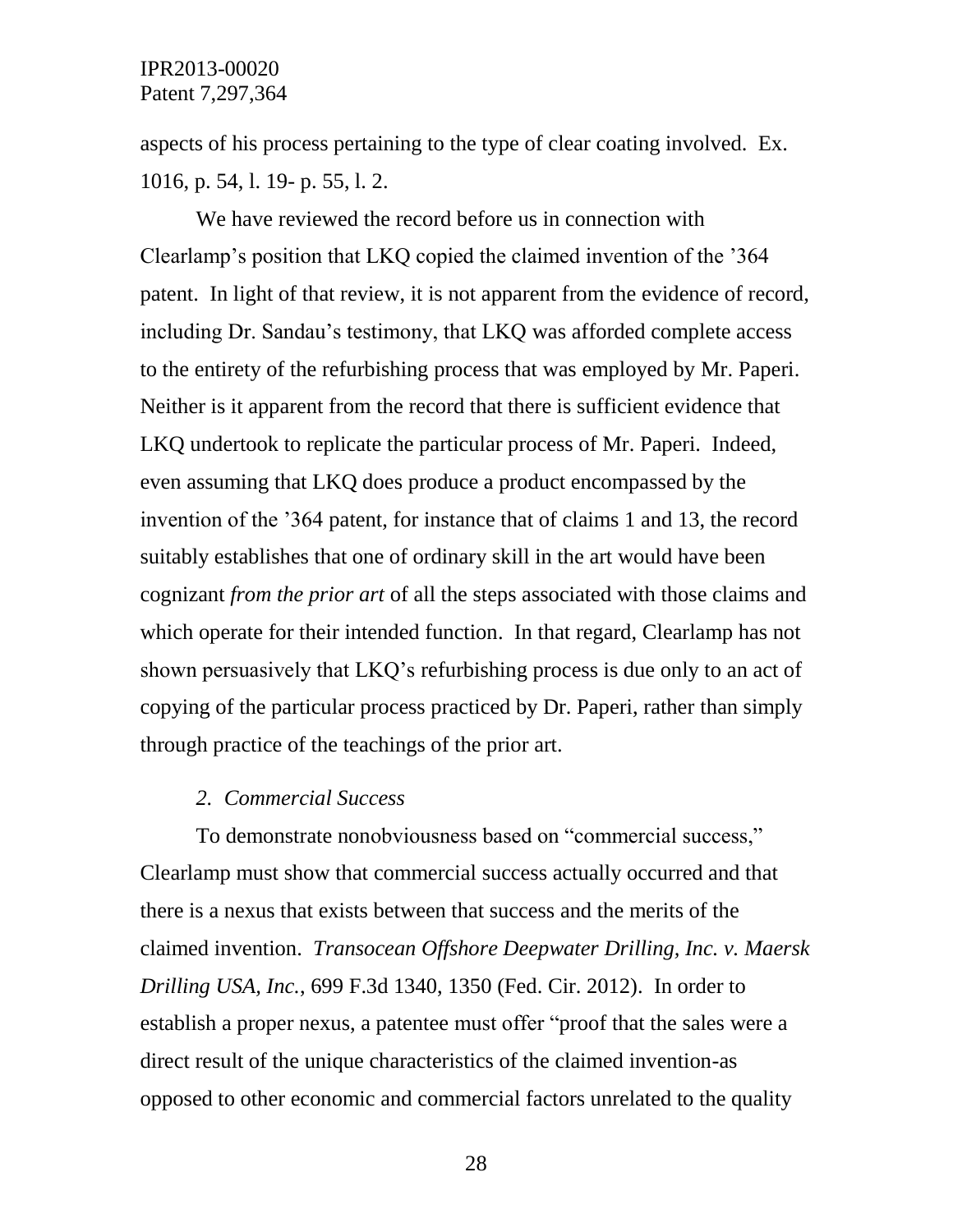of the patented subject matter." *In re Huang*, 100 F.3d 135, 140 (Fed. Cir. 1996). Furthermore, absent comparative sales data such as market share information, absolute numbers are not very meaningful. *See Vandenberg v. Dairy Equip. Co.*, 740 F.2d 1560, 1567 (Fed. Cir. 1984). In that regard, "evidence related solely to the number of units sold provides a very weak showing of commercial success." *Huang*, 100 F.3d at 140.

Here, Clearlamp bases its commercial success position generally on "the sale of headlamps by LKQ" and urges that those sales alone "demonstrate significant commercial success of the patented invention." PO Resp. 47 (citing Ex. 2009 ¶¶ 47-48). Yet, even assuming that headlamps produced by LKQ are those encompassed by the claimed invention of the "364 patent, which has not been shown, the existence of sales alone sheds little light on the underlying reasoning for the sales. Indeed, absent from any of Clearlamp"s filings is any meaningful assessment of other potential factors that may have contributed to such sales that have no bearing on the merits of the invention of the '364 patent. Also, absent from Clearlamp's filings is any comparative sales data that would indicate what the noted sales mean in conjunction with market share. Neither can we infer from the information provided that the noted sales represent a substantial share of the market. Simply put, Clearlamp has not offered sufficient information for us to determine whether the refurbished headlamps were actually commercially successful to demonstrate nonobviousness.

#### *3. Conclusion*

In connection with claims 1-10, 13, and 14, we have considered all evidence of record and have weighed the objective evidence offered by Clearlamp that it contends demonstrates nonobviousness against the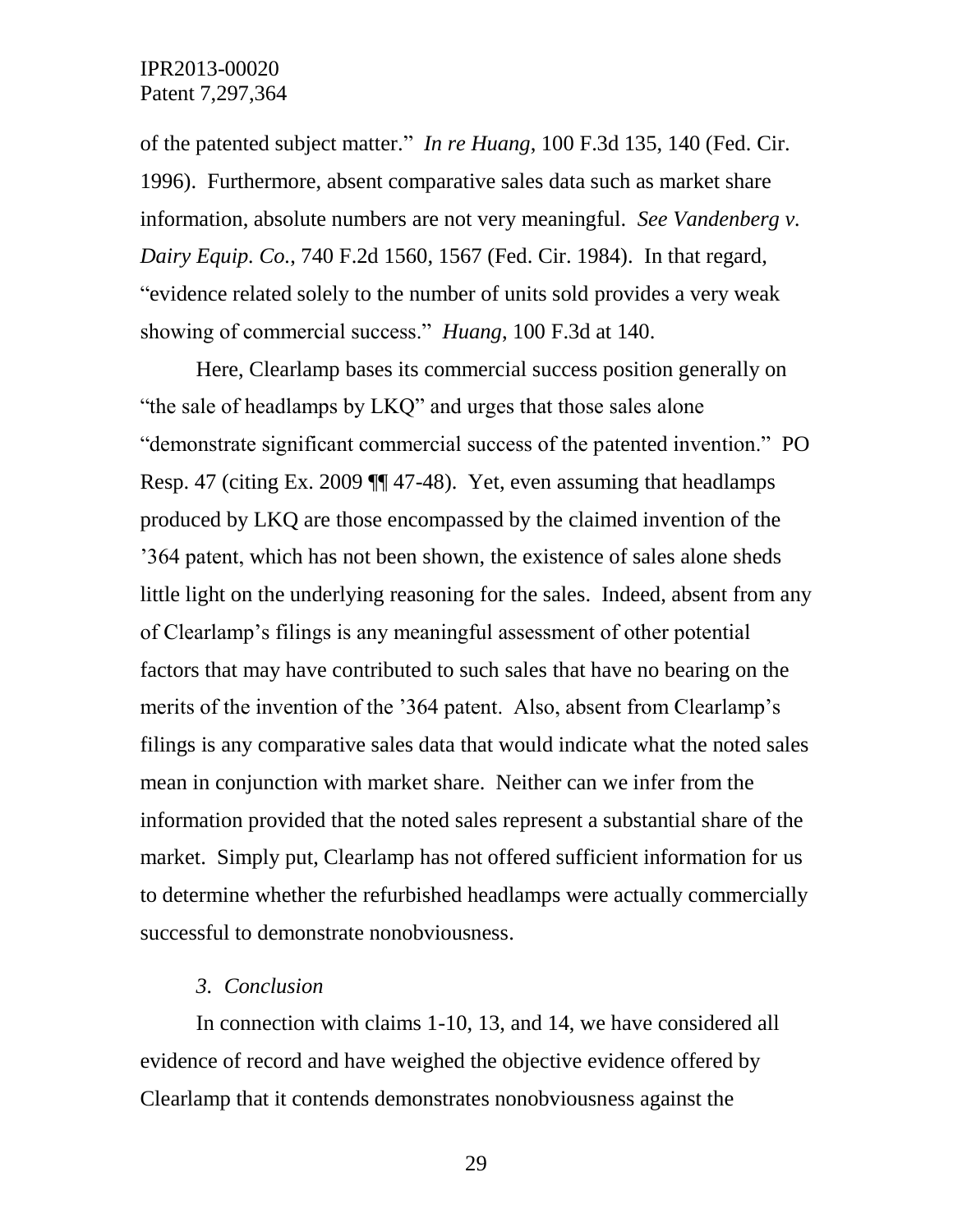evidence of obviousness. For the foregoing reasons, we conclude that, on balance, the strong evidence of obviousness outweighs the weak evidence of nonobviousness. Accordingly, we conclude that LKQ has shown by a preponderance of the evidence that claims 1-10, 13, and 14 would have been obvious over the prior art.

#### *D. Clearlamp's Motion to Amend Claims*

Clearlamp filed a motion to amend claims. Paper 38 ("Mot. to Amend"). Clearlamp "moves to substitute claims 25-48 for claims 1-24 at issue in this *Inter Partes Review*." Mot. to Amend 2. We understand from the content of Clearlamp"s motion that it is a contingent motion. In that regard, the proposed substitute claims 25-48 are contingent on the Board"s determination that claims 1-24 are unpatentable based on LKQ"s Petition.

Title 37 C.F.R. § 42.121 sets forth the requirements pertaining to "Amendment of the patent." Section  $121(a)(3)$  is reproduced below:

(3) *A reasonable number of substitute claims.* A motion to amend may cancel a challenged claim or propose a reasonable number of substitute claims. The presumption is that only one substitute claim would be needed to replace each challenged claim, and it may be rebutted by a demonstration of need.

Thus, only a "reasonable number" of substitute claims are permitted, and there is a presumption that only one substitute claim is needed to replace a challenged claim (i.e., "one for one" claim substitution).

Here, however, Clearlamp has not proposed one for one substitution of claims, and instead has proposed multiple "alternative" replacement claims for various claims of the "364 patent. *See* Mot. to Amend 2-15. More particularly, with respect to claim 1, Clearlamp proposes three alternative substitute claims designated 25, 25" and 25"" and, with respect to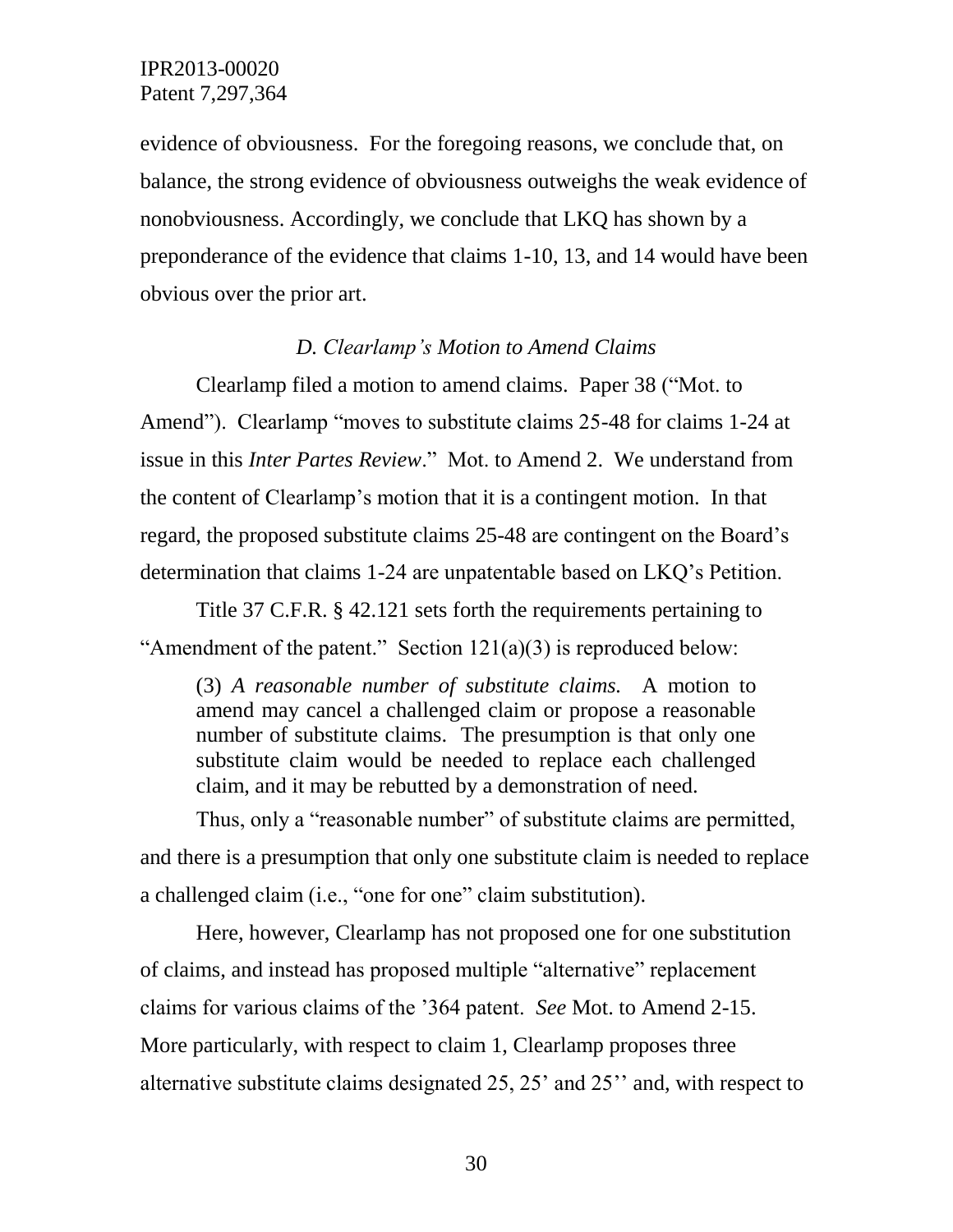claim 13, three alternative substitute claims designated 37, 37" and 37"". Clearlamp, however, makes no attempt to rebut the presumption of one for one claim substitution by demonstrating a need for multiple alternatives. At oral hearing, when queried about the "alternative" substitute claims in its Motion to Amend, counsel for Clearlamp withdrew from consideration claims 25, 25", 37 and 37". In particular, counsel for Clearlamp represented that the "double prime" versions of the pertinent claims are the only substitute claims for original claims 1 and 13 the Board need consider.<sup>7</sup>

Accordingly, the Board exercises its discretion in connection with the multiple alternative, substitute claims and considers those pertinent claims characterized as "double prime" versions. Substitute claims 25" and 37", which are substitute claims for claims 1 and 13, respectively, are contingent on a determination that claims 1 and 13 are unpatentable. Because the Board has determined that claims 1 and 13 are unpatentable over prior art, the contingency has manifested. Therefore, consistent with the requirements of 37 C.F.R. § 41.121 and Clearlamp"s above-noted withdrawal from our consideration claims 25, 25", 37 and 37" we consider substitute claims 25" and 37" that appear in the Motion to Amend.

 $\overline{7}$ MR. CUTLER: That is going to be correct. 37 double prime and 25 double prime.

MR. ENGEL: Both double prime?

MR. CUTLER: Both double prime.

JUDGE MEDLEY: Are those the only two we need to consider? MR. CUTLER: That's right.

 $Hr$ <sup>2</sup>g Tr. 58.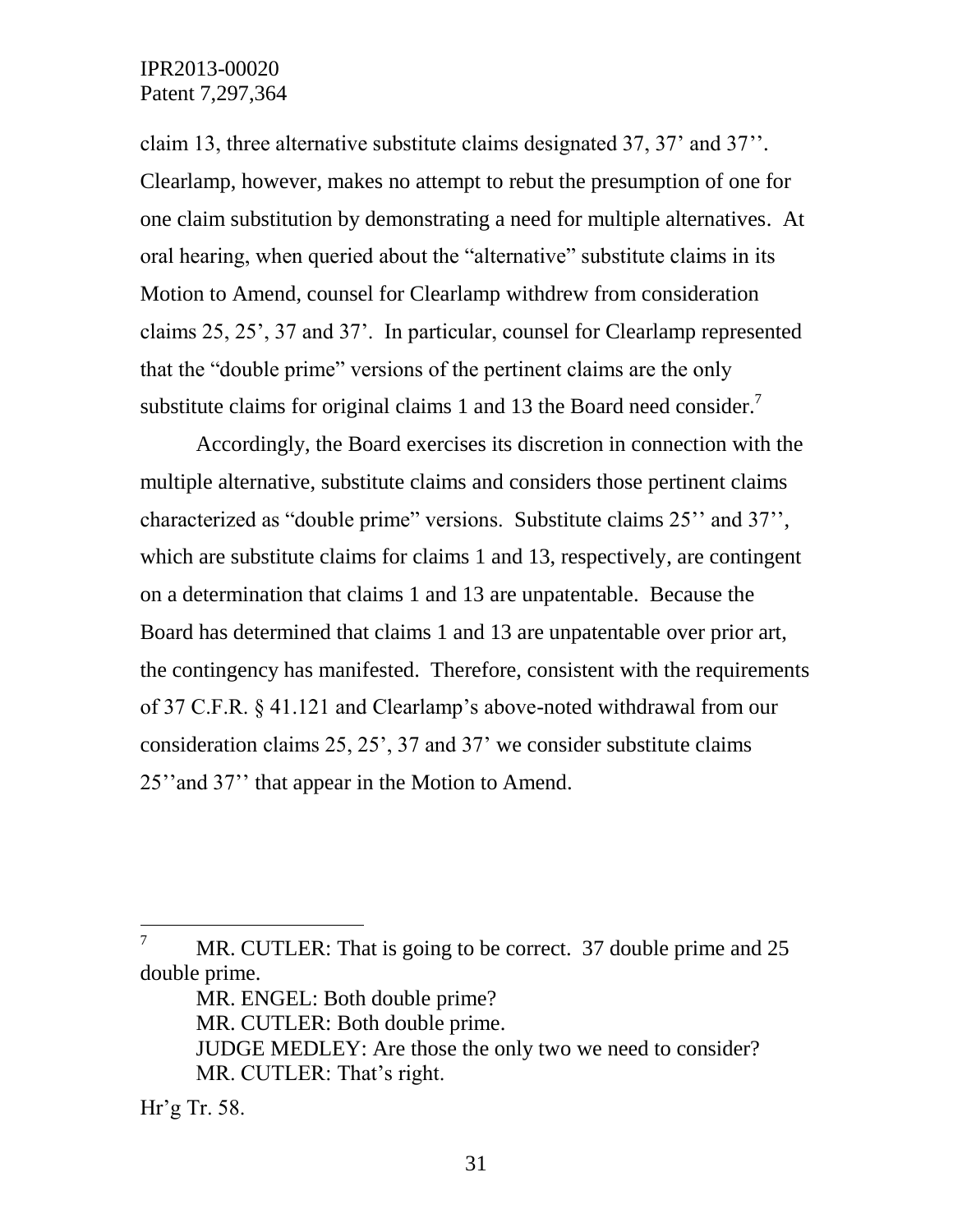# *1. Clearlamp's Burden of Proof*

In connection with a motion to amend claims, a patent owner, as the moving party, bears the burden to show entitlement to the relief requested. 37 C.F.R. § 42.20(c). Thus, Clearlamp bears the burden of proof in demonstrating patentability of its substitute claims over the prior art. The following discussion from *Idle Free systems, Inc. v. Bergstrom, Inc.*, IPR2012-00027, slip. op. 33 (PTAB January 7, 2014, Paper 66) is instructive in that regard:

Distinguishing the proposed substitute claims only from the prior art references applied to the original patent claims, however, is insufficient to demonstrate general patentability over prior art. An *inter partes* review is neither a patent examination proceeding nor a patent reexamination proceeding. The proposed substitute claims are not entered automatically and then subjected to examination. Rather, the proposed substitute claims will be added directly to the patent, without examination, if the patent owner's motion to amend claims is granted. As the moving party, a patent owner bears the burden to show entitlement to the relief requested. 37 C.F.R.  $§$  42.20(c).

That is, Clearlamp has the burden of showing the patentability of its proposed substitute claims 25"" and 37"" over the prior art in general, and not simply over the prior art that was applied to the original patent claims. With the above backdrop in mind, we proceed to consideration of Clearlamp"s Motion to Amend pertaining to substitute claim 25<sup>"</sup> and substitute claim  $37$ ".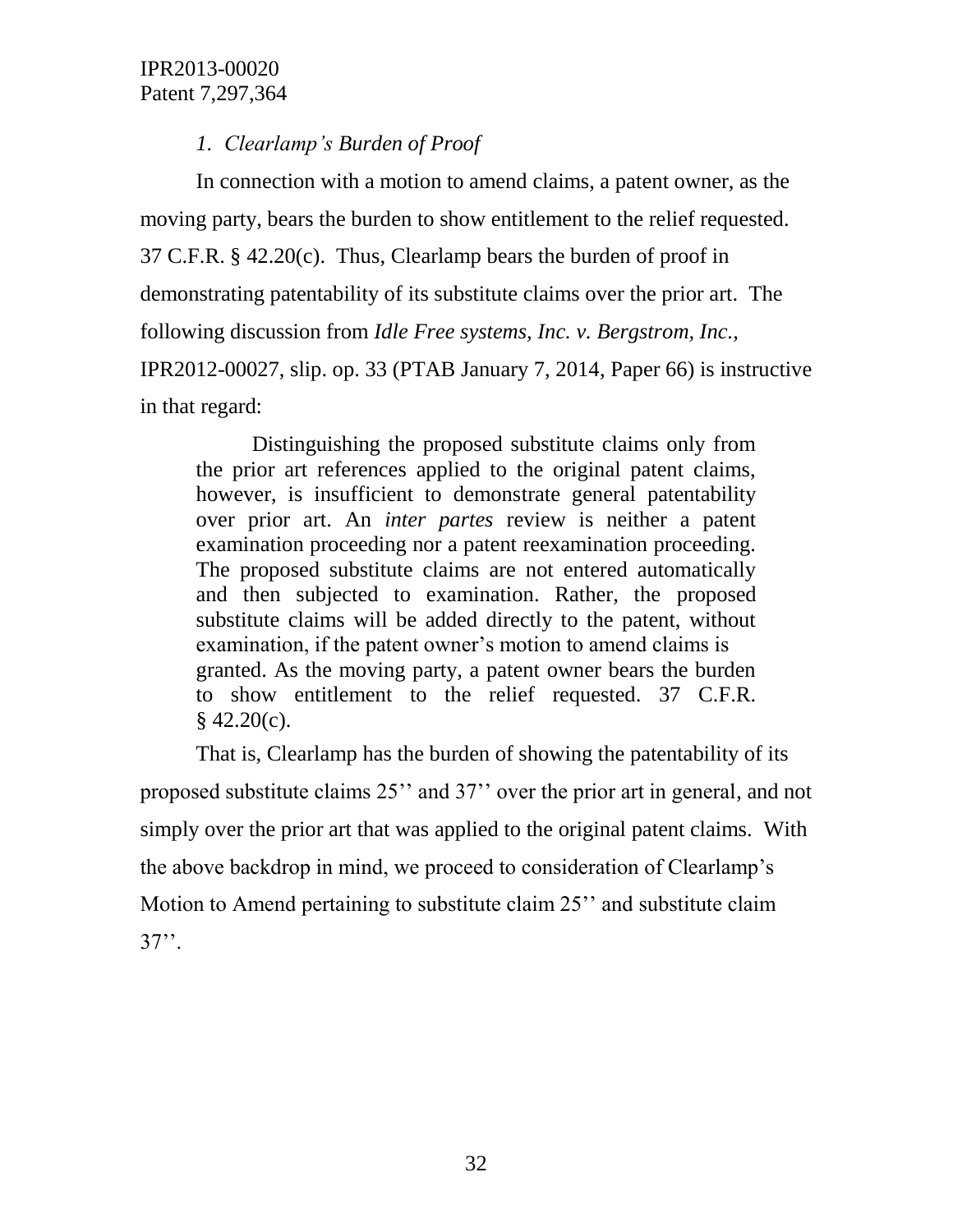*2. Substitute Claim 25''*

Claim 25" as is set forth in the Motion to Amend is reproduced below, and includes underlined text indicating material inserted relative to claim 1.

A method for refurbishing a lamp surface of a lamp having surface damage, the method comprising the steps of: (a) removing the lamp from a motor vehicle; (b) removing damage from the lamp surface of the lamp; (c) fully removing an original clear coat finish from the lamp surface of the lamp; (d) evening the lamp surface by smoothing out the lamp surface to minimize any troughs created through the removal of the damage; (e) grinding swirls and scratches out of the lamp surface; (f) buffing the lamp surface; (g) cleaning the lamp surface; (h) spraying a replacement clear coating material over the lamp surface; and (i) curing the replacement clear coat material; wherein, the steps (b) through (i) are performed to restore the lamp to its original equipment condition, with the lamp surface having an optical quality similar to the optical quality of an original equipment lamp surface.

Mot. to Amend 8-9.

Claim 25" effectively adds to claim 1 four substantive features. In that regard, claim  $25$ " adds steps of: (1) "removing damage from the lamp surface of the lamp; (2) "fully" removing an original clear coat finish; (3) evening the lamp surface, encompassing "smoothing out the lamp surface to minimize any troughs created through the removal of the damage"; and (4) performing steps (i.e., (b) through (i) in claim  $25$ ") "to restore the lamp to its original equipment condition, with the lamp surface having an optical quality similar to the optical quality of an original equipment lamp surface."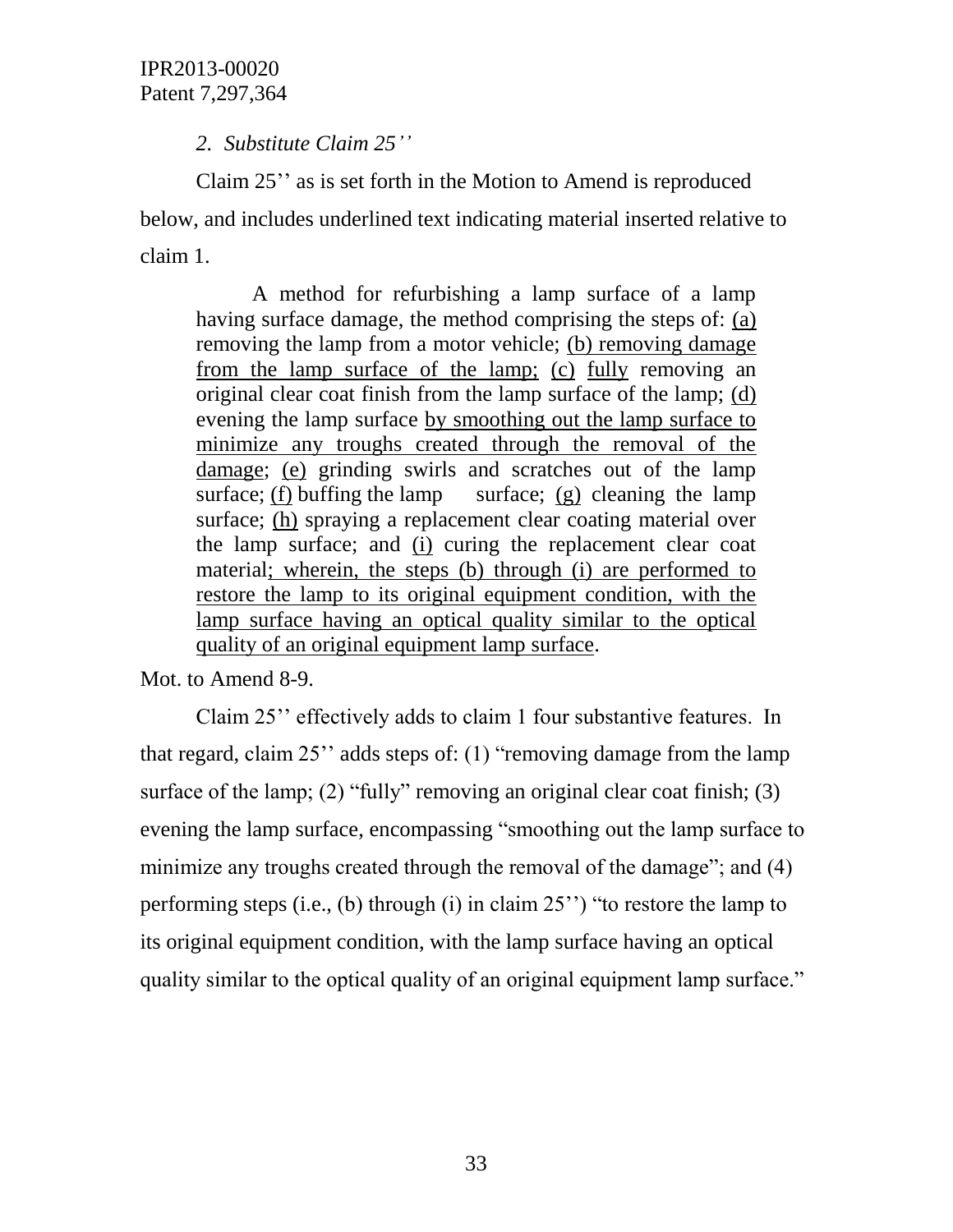*a. "removing damage from the lamp surface of the lamp"*

With respect to this added feature, Clearlamp contends that it is not disclosed in any of Kuta, Butt, or Eastwood, and concludes that the feature, as such, distinguishes claim 25"" over the prior art. Mot. to Amend 4. At the outset, that each of Kuta, Butt, and Eastwood may lack the "removing damage" step added by claim 25" is, in and of itself, not sufficient to demonstrate that the feature distinguishes the claim from the prior art in general.

In any event, we are not persuaded that the feature is absent from the disclosure of Kuta. As set forth in Kuta, it is directed to "[r]efinishing an exterior automotive lens having a *damaged exterior surface.*" Ex. 1002, Abstract (emphasis added). Further, Kuta makes explicit that its disclosed method "is a step-by-step process for removing this damage, to return lenses 10 to like-new condition without the relatively high cost of replacing them." *Id*. ¶ 23. Clearlamp contends that Kuta's disclosure "at most 'removes a scratch resistance coating" and does not "remove damage." Mot. to Amend 4. In support thereof, Clearlamp points to the testimony of Mr. Bell (Ex. 2004 ¶¶ 51-53). The noted portions of Mr. Bell"s testimony, however, do not state that Kuta is understood as not removing damage. Also, neither Mr. Bell nor Clearlamp addresses the explicit disclosure in Kuta directed to the goal of removing damage from a lens or lamp.

In light of the plain disclosure in Kuta concerning the removal of damage to a lens or lamp, we agree with LKQ that Kuta contemplates "removing damage from the lamp surface of the lamp" that is required by claim 25"". *See* Paper 52 ("Opp. Mot. to Amend"), p. 6.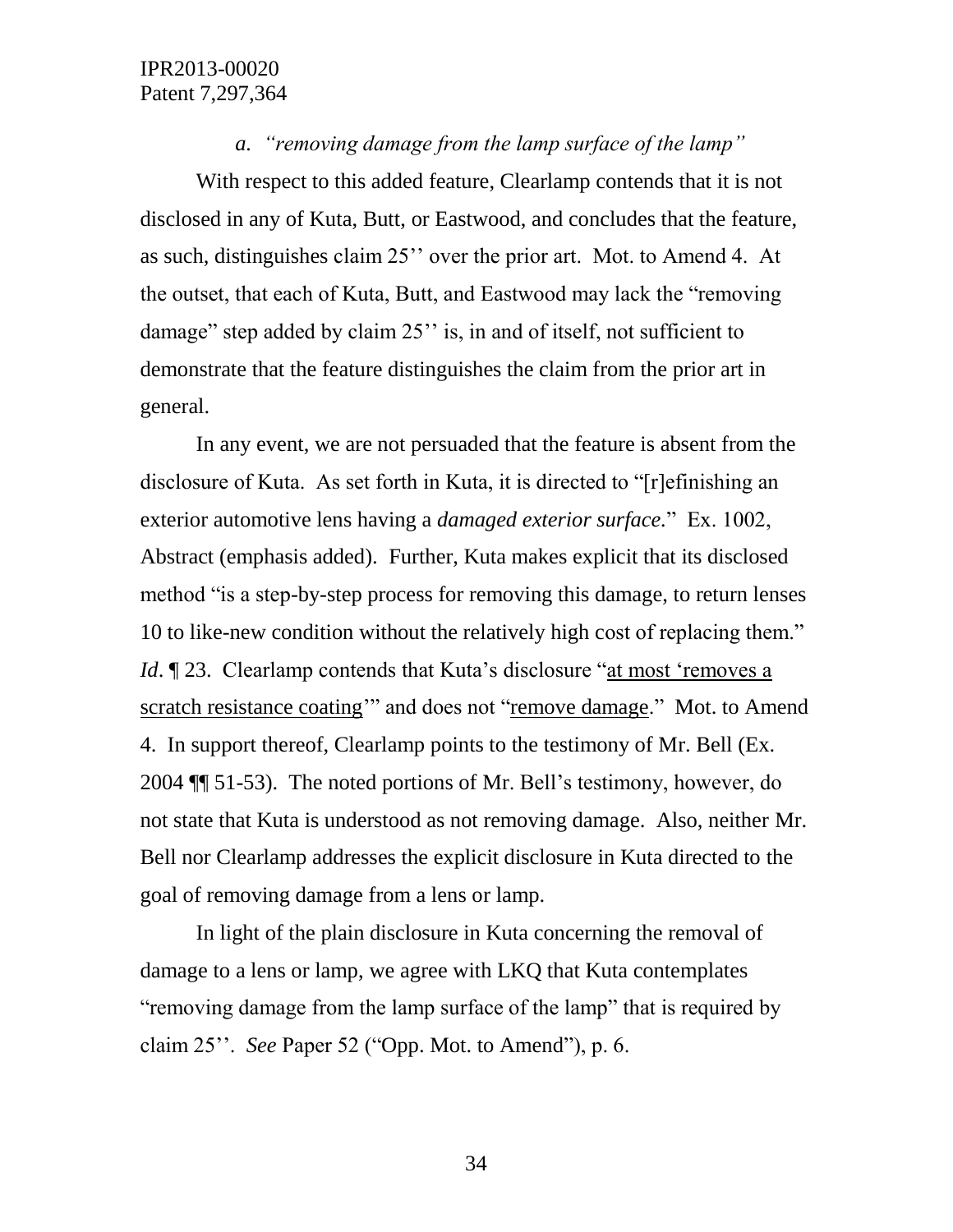*b. "fully" removing an original clear coat finish from the lamp surface of the lamp*

As discussed above (*see* section II.B.2.b.), we are not persuaded that the act of "fully" removing an original coat finish is a recitation that is patentably distinguished over the prior art, such as the teachings of Kuta taken with either Butt or Eastwood. In that regard, a person of ordinary skill in the art would have appreciated reasonably that an original coat finish may be "fully" removed if desired. We are also cognizant of the teachings of the prior art characterized by LKQ as "Toyota Prelude Club Forum Posts" (Ex. 1024) ("Prelude"). Pet. Opp. 5. As set forth in Prelude, and as noted by LKQ, during the course of "renewing" headlights, it is recognized that "all of the clearcoat" may be removed during a sanding operation. *Id*. (citing Ex. 1024).

# *c. evening the lamp surface "by smoothing out the lamp surface to minimize any troughs created through the removal of the damage"*

During the course of this proceeding, Clearlamp has argued that Kuta does not perform "evening" of a lamp surface by "smoothing" the surface to minimize "troughs" that may be created during the course of removing damage from the lamp. *See* PO Resp. 25-26; *see also* Mot. to Amend 2. Once again, Clearlamp"s focus on the disclosure of Kuta is insufficient to meet Clearlamp"s burden in demonstrating patentability of the prior art in general. Furthermore, with respect to Clearlamp"s assertions concerning Kuta, we do not agree.

As discussed above, Kuta describes a sanding operation in which sanding disc 20 is "moved continuously" using an "oscillating motion" over the surface of a lens so as to return the lens to "like-new condition." Ex.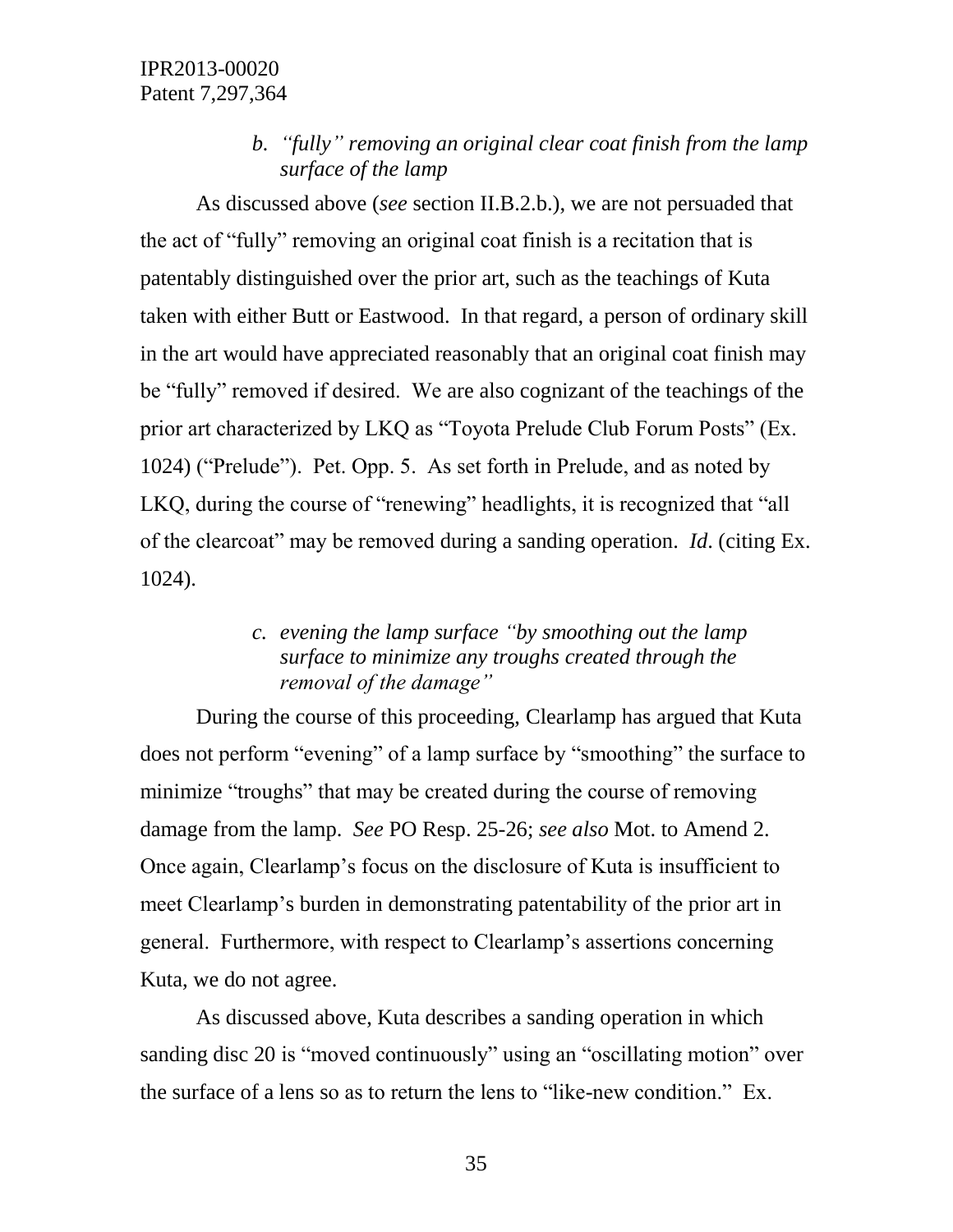1002 ¶ 23. Kuta also characterizes the operation of sanding disc 20 as contributing to the "smoothing" of the lens. *Id.* ¶ 28. Clearlamp does not explain adequately why sanding a lens to restore it to a like-new condition and which contributes to smoothing of the lens does not amount to the evening step required by claim 25", including the removal of imperfections, such as troughs, that may be generated during the refurbishing process.

Accordingly, we are not persuaded that the "evening" step recited in claim 25"" distinguishes the claim over the prior art.

# *d. Performing steps "to restore the lamp to its original equipment condition, with the lamp surface having an optical quality similar to the optical quality of an original equipment lamp surface."*

Clearlamp generally contends that the step of restoring a lamp to its "original equipment condition" serves to distinguish claim 25"" over the prior art. Mot. to Amend 3. In support of that contention, Clearlamp makes reference to alleged deficiencies of Kuta, Butt, and Eastwood in that regard, without further explanation that restoring a lamp to "original equipment condition" would be nonobvious in light of the prior art as a whole. For the reasons noted above, that is not sufficient for Clearlamp to meets its burden in showing patentability over the prior art.

In any event, the term "original equipment condition" is not defined in the "364 patent. Clearlamp points to the declaration testimony of Mr. Katsamberis who testifies that portions of the "364 patent at column 4, lines 21-23 describing that "refurbished lamp having optical characteristics which are very similar to those of the original equipment lamp assembly" constitute restoring the lamp to its original equipment condition. *See* Mot. to Amend 3; *see also* PO Resp. 13-14 (citing Ex. 2007 ¶ 27).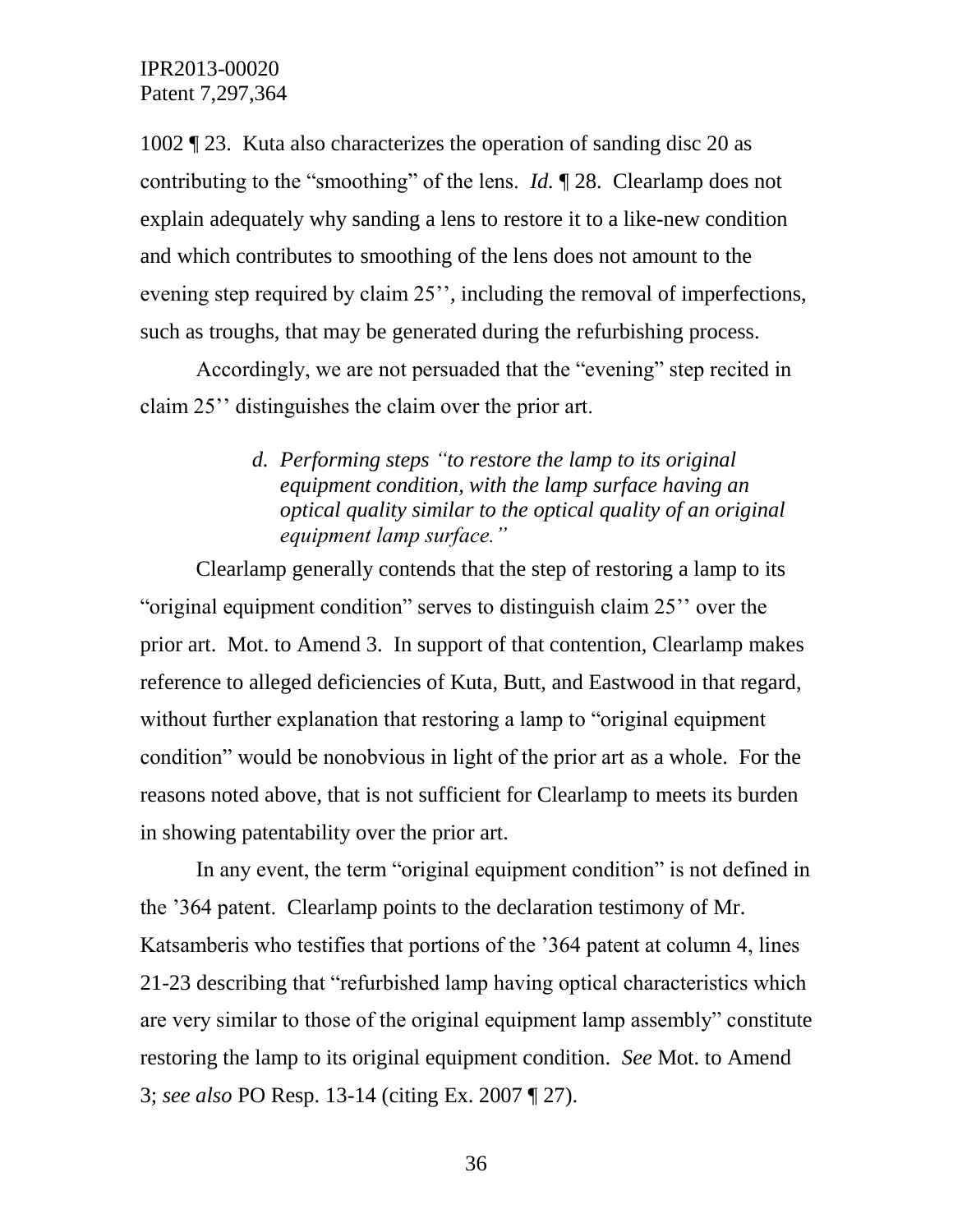The record is replete with prior art describing restoration of vehicle lamps so as to improve their condition. In that regard, Kuta describes that the goal of its refurbishing process is to restore lenses "to like-new condition." Ex. 1002 ¶ 23. LKQ also makes reference to prior art of record describing that the object of restoring vehicle parts, including lamps, is "duplicating just how the factory did it when new," to return the part: "to its original state," and "to a state where the transparency, optical quality, and appearance are close to if not equal to, a new article." Opp. Mot. to Amend 8 (citing exhibits 1026 and 1022).

We have considered Clearlamp's position that the above-noted step of claim 25"" directed to restoring the lamp to its "original equipment condition" renders the claim distinct from the prior art. However, in light of the teachings in the prior art concerning the understanding in the art as to the objectives of restoring vehicle parts, including lamps, we are not persuaded that Clearlamp is correct. The record sufficiently reflects that a skilled artisan would have recognized that a vehicle lamp may be returned to a state that is "like-new," or like its "original state," such that it may be considered in "original equipment condition."

## *3. Substitute Claim 37''*

Substitute claim 37" is reproduced below:

A method for refurbishing a lamp surface of a lamp having surface damage, the method comprising the steps of: (a) removing the lamp from the motor vehicle; (b) removing damage from the lamp surface of the lamp; (c) fully removing an original clear coat finish from the lamp surface of the lamp; (d) evening the lamp surface by smoothing out the lamp surface to minimize any troughs created through the removal of the damage; (e) grinding swirls and scratches out of the lamp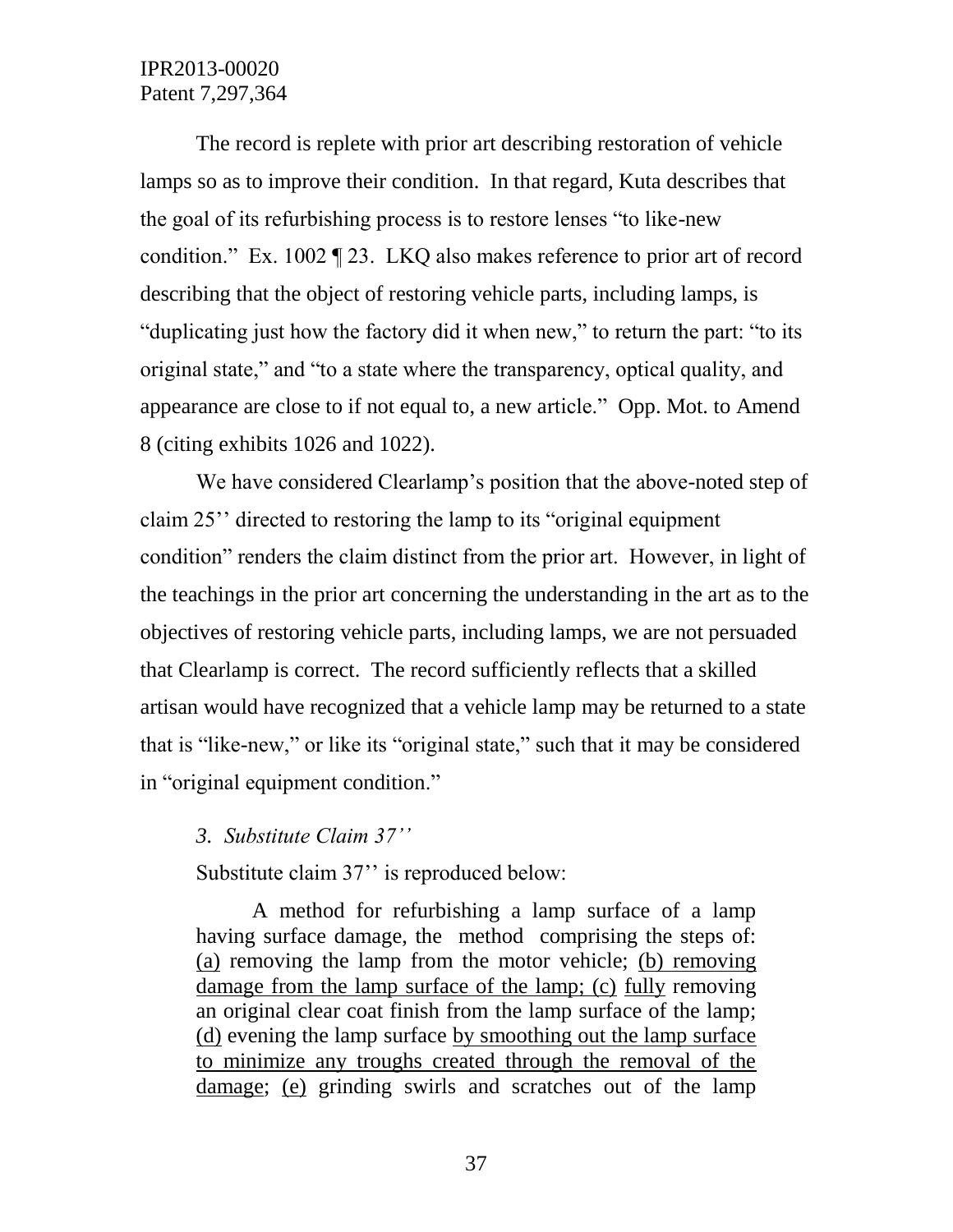surface; (f) buffing the lamp surface; (g) cleaning the lamp surface; (h) statically neutralizing debris on the lamp surface to facilitate the removal of all of the debris on the lamp surface after the steps (b) through (d); (i) spraying a replacement clear coating material over the lamp surface; and (j) curing the replacement clear coat material; wherein, the steps (b) through (j) are performed to restore the lamp to its original equipment condition.

Mot. to Amend 12-13.

Claim 37"" adds to claim 13 features similar to those noted above in conjunction with claim 25". For the same reasons as those given above, we are not persuaded that those features distinguish claim 37"" over the prior art.

Claim 37"" also adds a feature that "statically neutralizing debris on the lamp surface" occurs "after" other steps in the process, including the step of evening the lamp surface. Although Clearlamp generally contends that the added feature patentably distinguishes claim 37"" (Mot. to Amend 5), Clearlamp does not provide an adequate explanation in support of that contention. As discussed above, there is no dispute that Kuta discloses a step of statically neutralizing debris on a lamp surface to remove debris from that surface. Although Kuta does not make explicit that the step may occur after acts of sanding or smoothing have occurred, i.e., evening, Clearlamp does not explain why a person of ordinary skill in the art would not have inferred reasonably that such time is an available option to engage in statically neutralizing debris on a lamp surface.

Furthermore, LKQ directs our attention to other art of record, namely U.S. Patent No. 7,163, 446 "Cole", that is characterized as demonstrating that it is "well-known in the art to statically neutralize debris on the lamp surface to facilitate removal of all of the debris on the lamp surface after all of the steps that create debris." Opp. Mot. to Amend 12 (citing Ex. 1008,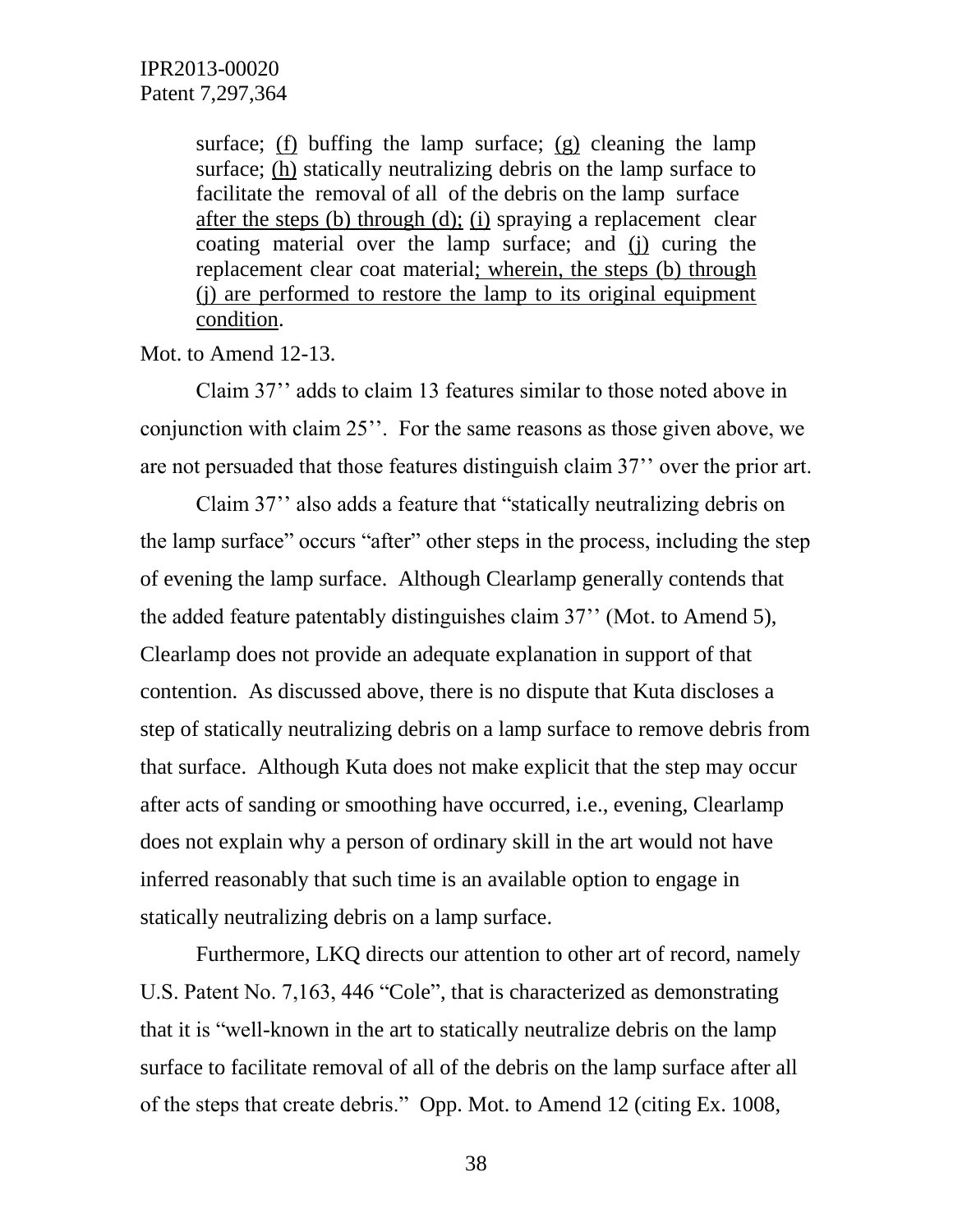col. 3, ll. 13-17, 54-61; and col. 6, ll. 49-46). The referenced portions of Cole describe acts of removing debris after sanding steps have been completed. Clearlamp provides no explanation why, in light of the teachings of Cole, a skilled artisan would have failed to recognize that statically neutralizing debris to a lamp surface to remove all the debris may occur after a step of evening the lamp surface.

*4. Substitute Claims 26-36 and 38-48*

With respect to substitute claims 36-36 and 38-48, Clearlamp states only the following:

Claims 26-36 are proposed substitutes of claims 2-12, but which depend from claim 25. In the event that claim 1 is found not patentable, but one of the alternate versions of claim 25 is found patentable, then claims 26-36 would maintain corresponding coverage to claims 2-12.

---

Claims 38-48 are proposed substitutes of claims 14-24, but which depend from claim 37. In the event that claim 13 is found not patentable, but one of the alternate versions of claim 37 is found patentable, then claims 38-48 would maintain corresponding coverage to claims 14-24.

Mot. to Amend 5, 7.

Clearlamp"s general statements that substitute claims 26-36 and 38-48 "maintain corresponding coverage" of claims 2-12 and 14-24, respectively, are insufficient to meet Clearlamp"s burden of showing patentability of the dependent claims.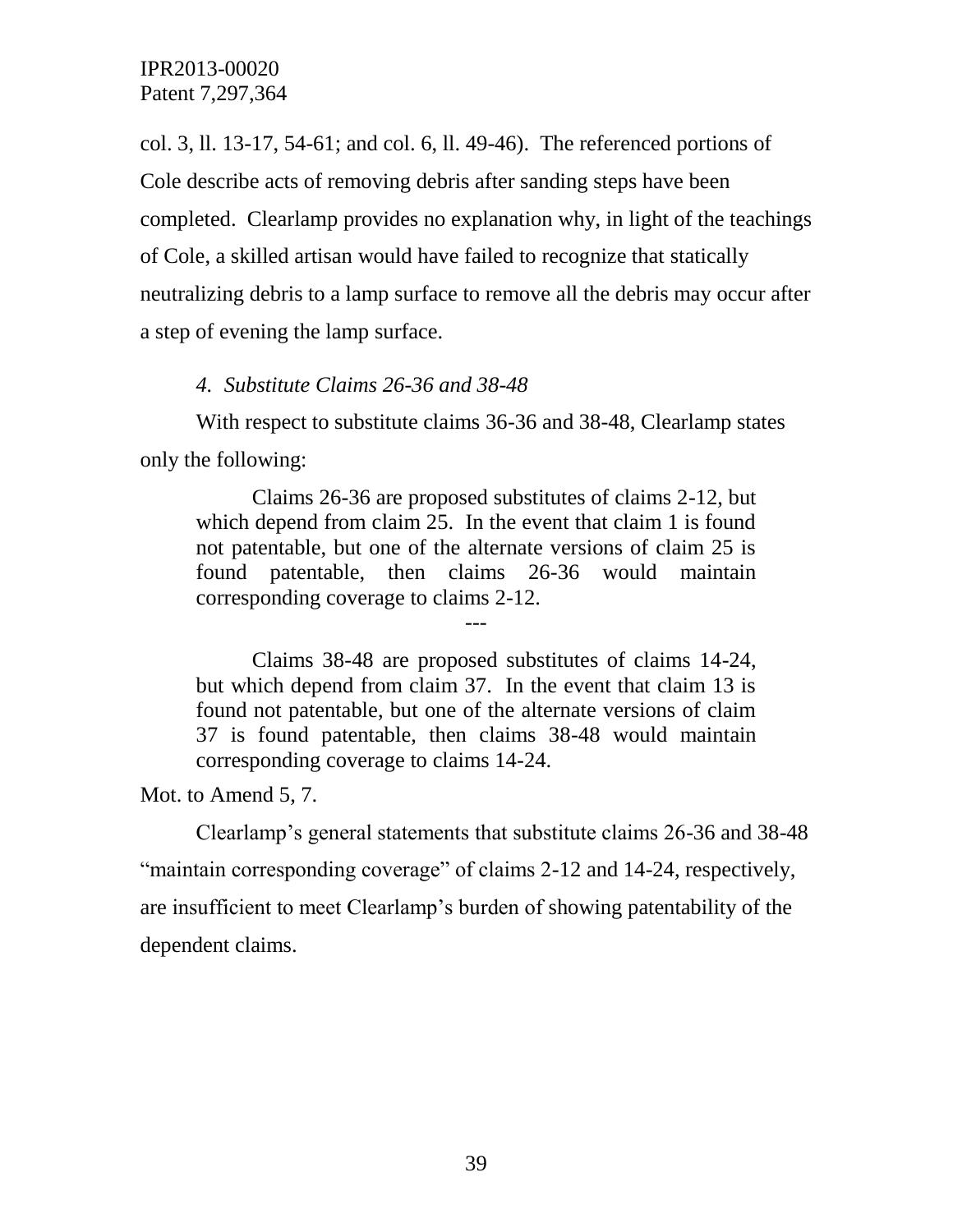l

### *5. Conclusion – Motion to Amend Claims*

We have considered the Motion to Amend Claims, the Opposition, and the Reply. For the foregoing reasons, Clearlamp"s Motion to Amend Claims is *denied*.

# *E. LKQ's Motion to Exclude*

LKQ filed a Motion to Exclude Evidence (Paper 58) ("Mot. to Excl.") seeking to exclude the following: (1) portions of Exhibit 2004; (2) the entirety of Exhibit 2009; (3) the entirety of Exhibits 2012-2014; (4) portions of Exhibits 2016 and 2021<sup>8</sup>; and (5) the entirety of Exhibit 2017. We have considered LKQ"s motion. Upon review, we observe that in connection with each of the Exhibits, or portions thereof, that LKQ seeks to exclude, the underlying issue for which the Exhibit was advanced was decided in LKQ"s favor. That is, to the extent that we considered and/or relied upon any of the pertinent Exhibits, the admissibility or inadmissibility thereof, does not impact our decision.

Accordingly, we find it unnecessary to consider objections to the admissibility of any of Exhibits 2004, 2009, 2012-2014, 2016, 2017, or 2021. We *dismiss* LKQ"s Motion to Exclude Evidence as moot.

 $8$  Exhibit 2016 is a partial transcript of the deposition of Robert Sandau filed July 1, 2013. Exhibit 2021 is a full transcript of the transcript that was filed July 23, 2013. Although Exhibit 2016 in its "Introduction" section does not make reference to Exhibit 2021 (*see* Mot. to Excl. 1), it is apparent from the content of the Motion that LKQ also seeks to exclude Exhibit 2021 (*see id.* at 10 n.2.)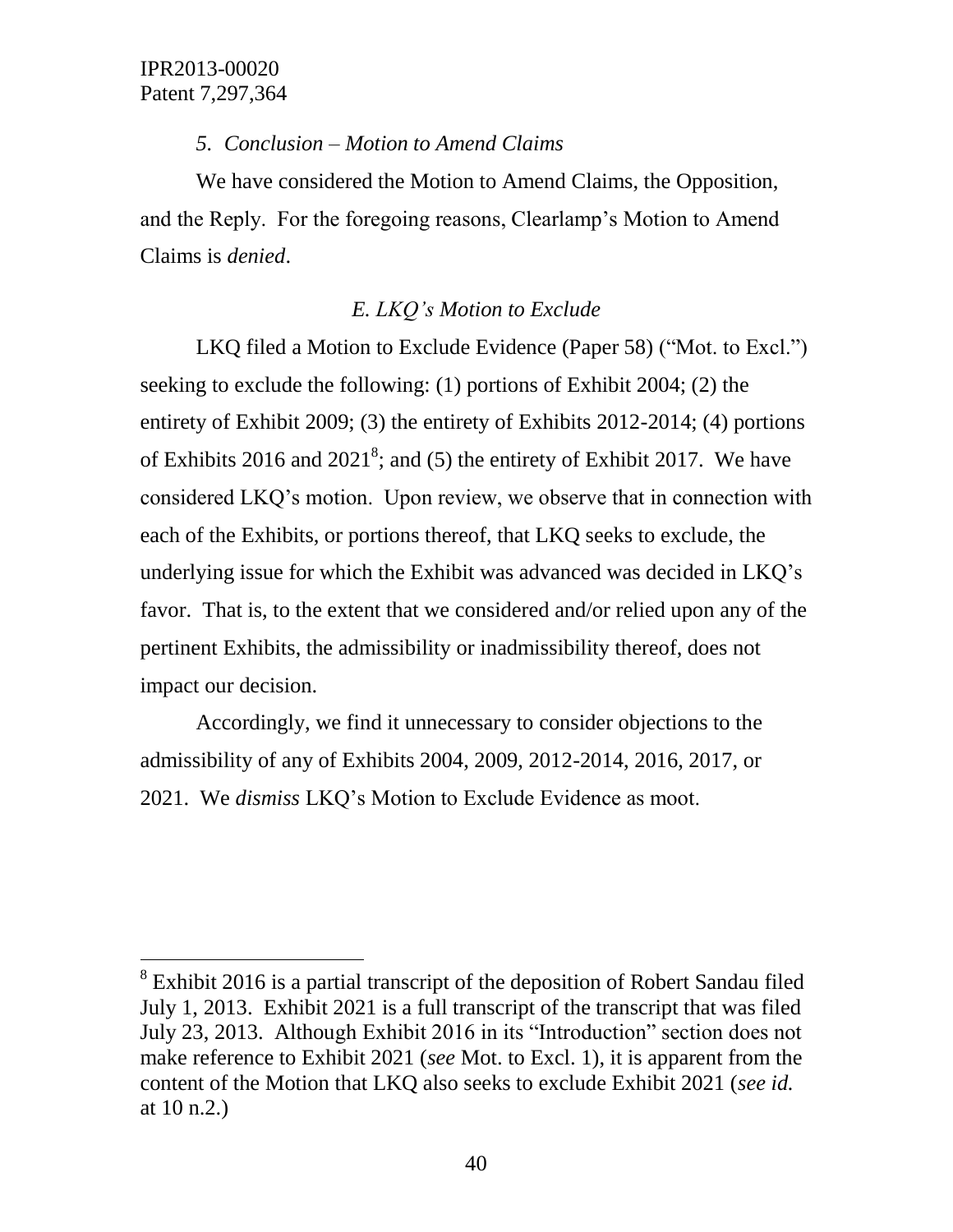# *F. Clearlamp's Motions to Seal*

Clearlamp filed a Motion for Entry of Protective Order and to Seal (Paper 34) and a Motion for Entry to Seal (Paper 41). The Motions are unopposed and are *granted*.

Title 37 C.F.R. § 42.56 is reproduced below:

# **§ 42.56 Expungement of confidential information**

After denial of a petition to institute a trial or after final judgment in a trial, a party may file a motion to expunge confidential information from the record.

Further guidance with respect to expungement of confidential

information is set forth in the Office Patent Trial Practice Guide, 77 Fed.

Reg. 48,756, 48,761 (Aug. 14, 2012):

*6. Expungement of Confidential Information:* Confidential information that is subject to a protective order ordinarily would become public 45 days after denial of a petition to institute a trial or 45 days after final judgment in a trial. There is an expectation that information will be made public where the existence of the information is referred to in a decision to grant or deny a request to institute a review or is identified in a final written decision following a trial. A party seeking to maintain the confidentiality of information, however, may file a motion to expunge the information from the record prior to the information becoming public. § 42.56. The rule balances the needs of the parties to submit confidential information with the public interest in maintaining a complete and understandable file history for public notice purposes. The rule encourages parties to redact sensitive information, where possible, rather than seeking to seal entire documents.

Thus, should Clearlamp seek to maintain the confidentiality of the material that is the subject of its Motions to Seal, Clearlamp should file a motion to expunge the information from the record before 45 days from the entry of judgment.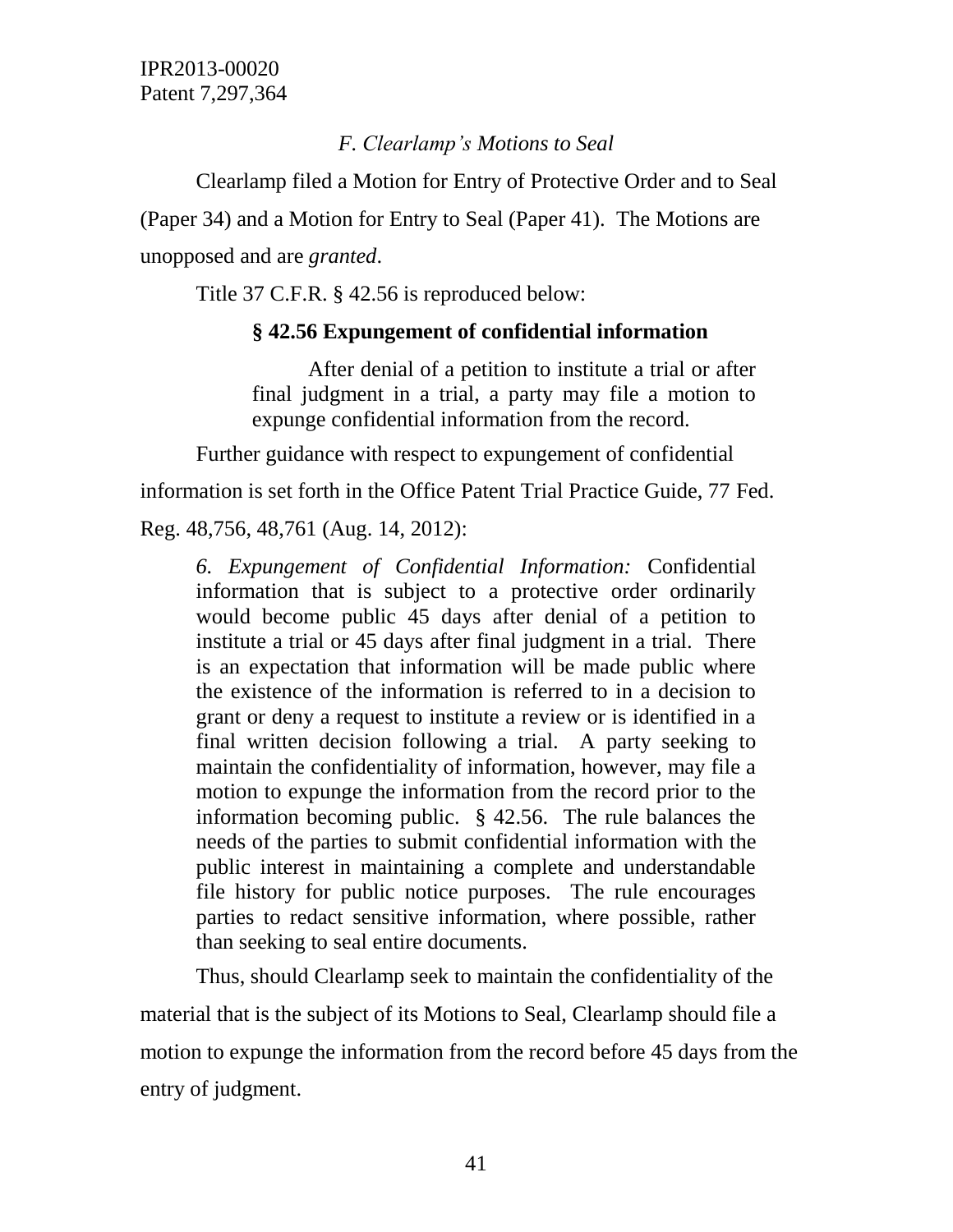# III. CONCLUSION

We have considered the record before us in this *inter partes* review proceeding. We conclude that LKQ has shown by a preponderance of the evidence that claims 1-10, 13 and 14 are unpatentable. LKQ has not shown that claims 11, 12, and 15-24 are unpatentable.

This is a final decision. Parties to the proceeding seeking judicial review of the decision must comply with the notice and service requirements of 37 C.F.R. § 90.2.

### IV. ORDERS

In consideration of the foregoing, it is:

ORDERED that claims 1-10, 13, and 14 of the "364 patent have been shown to be unpatentable;

FURTHER ORDERED that claims 11, 12, and 15-24 have not been shown to be unpatentable;

FURTHER ORDERED that Clearlamp"s Motion to Amend Claims is *denied*;

FURTHER ORDERED that LKQ"s Motion to Exclude Evidence is *dismissed* as moot; and

FURTHER ORDERED that Clearlamp"s Motion to Seal and Entry of Protective Order (Paper 34) and Motion to Seal (Paper 41) are *granted*.